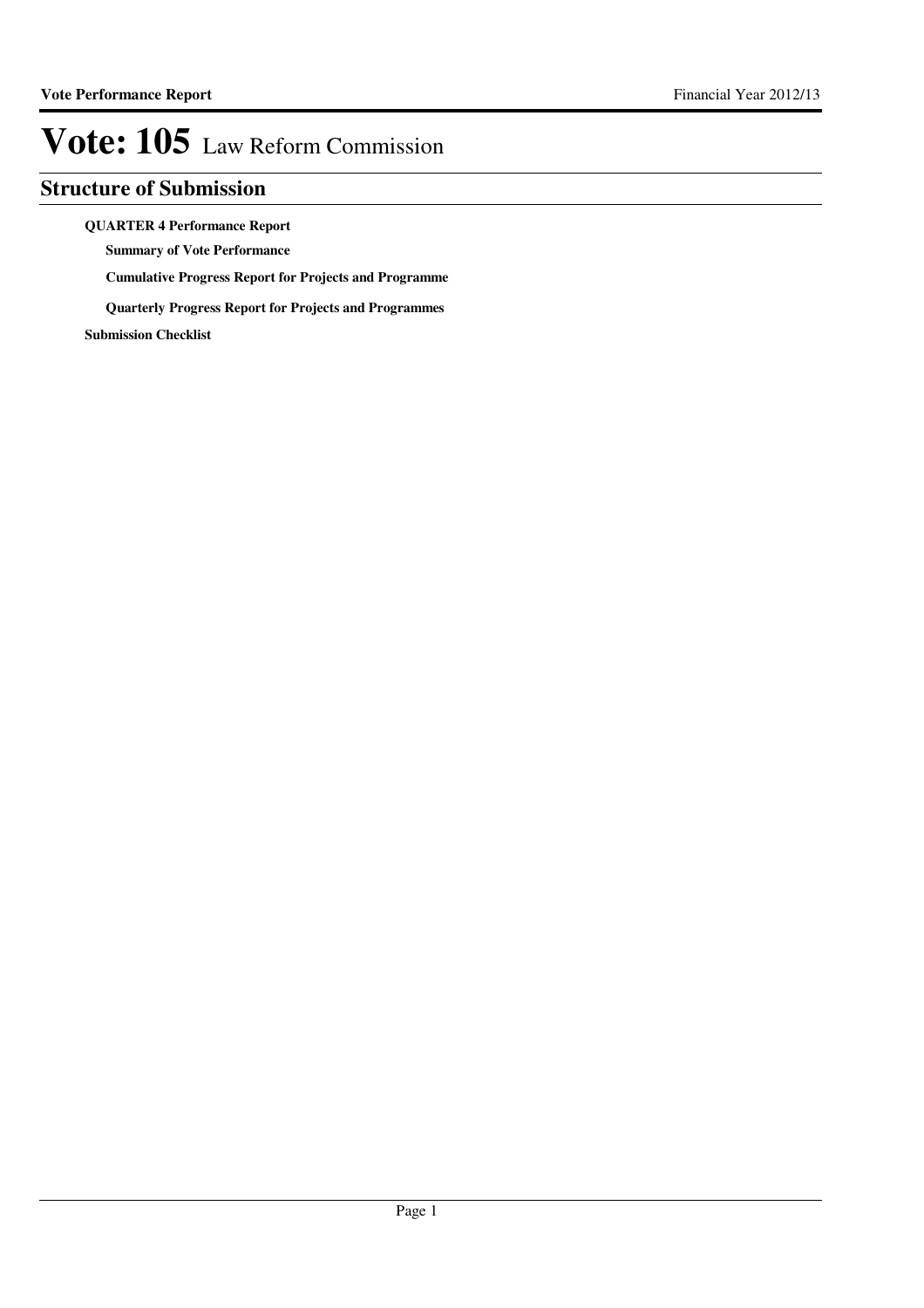### **QUARTER 4: Highlights of Vote Performance**

### *V1: Summary of Issues in Budget Execution*

*This section provides an overview of Vote expenditure*

**(i) Snapshot of Vote Releases and Expenditures**

Table V1.1 below summarises cumulative releases and expenditures by the end of the quarter:

### **Table V1.1: Overview of Vote Expenditures (UShs Billion)**

|                       | <i>(i)</i> Excluding Arrears, Taxes | Approved<br><b>Budget</b> | <b>Cashlimits</b><br>by End | <b>Released</b><br>by End | <b>Spent by</b><br><b>End Jun</b> | % Budget<br><b>Released</b> | <b>Spent</b> | % Budget % Releases<br><b>Spent</b> |
|-----------------------|-------------------------------------|---------------------------|-----------------------------|---------------------------|-----------------------------------|-----------------------------|--------------|-------------------------------------|
|                       | Wage                                | 2.399                     | N/A                         | 2.171                     | 2.171                             | $90.5\%$                    | $90.5\%$     | $100.0\%$                           |
| Recurrent             | Non Wage                            | 2.637                     | 2.637                       | 2.787                     | 2.636                             | $105.7\%$                   | $100.0\%$    | 94.6%                               |
|                       | GoU                                 | 0.129                     | 0.081                       | 0.081                     | 0.081                             | 62.5%                       | 62.5%        | 100.0%                              |
| Development           | Ext Fin.                            | 0.000                     | N/A                         | 0.000                     | 0.000                             | N/A                         | N/A          | N/A                                 |
|                       | <b>GoU</b> Total                    | 5.165                     | 2.718                       | 5.039                     | 4.889                             | $97.6\%$                    | $94.6\%$     | $97.0\%$                            |
|                       | [otal GoU+Ext Fin. (MTEF)           | 5.165                     | N/A                         | 5.039                     | 4.889                             | $97.6\%$                    | $94.6\%$     | $97.0\%$                            |
| ( <i>ii</i> ) Arrears | Arrears                             | 0.000                     | N/A                         | 0.000                     | 0.000                             | N/A                         | N/A          | N/A                                 |
| and Taxes             | Taxes                               | 0.035                     | N/A                         | 0.000                     | 0.000                             | $0.0\%$                     | $0.0\%$      | N/A                                 |
|                       | <b>Total Budget</b>                 | 5.200                     | 2.718                       | 5.039                     | 4.889                             | $96.9\%$                    | $94.0\%$     | $97.0\%$                            |

*\* Donor expenditure information available*

*\*\* Non VAT on capital expenditure*

The table below shows cumulative releases and expenditures to the Vote by Vote Function :

### **Table V1.2: Releases and Expenditure by Vote Function\***

| <b>Billion Uganda Shillings</b> | <b>Approved Released</b><br><b>Budget</b> |      | <b>Spent</b> | Released | % Budget % Budget<br><i>Spent</i> | $\%$<br>Releases<br><i>Spent</i> |
|---------------------------------|-------------------------------------------|------|--------------|----------|-----------------------------------|----------------------------------|
| VF:1252 Legal Reform            | 5.17                                      | 5.04 | 4.89         | $97.6\%$ | 94.6%                             | 97.0%                            |
| <b>Total For Vote</b>           | 5.17                                      | 5.04 | 4.89         | $97.6\%$ | $94.6\%$                          | $97.0\%$                         |

*\* Excluding Taxes and Arrears*

### **(ii) Matters to note in budget execution**

There has been significant variations in expenditure on rent and NSSF contribution. This was due to unforeseeable increase in rent and an oversight in NSSF contribution. Internal allocations were made to meet the funding gap.

### **Table V1.3: High Unspent Balances and Over-Expenditure in the Domestic Budget (Ushs Bn)**

*(i) Major unpsent balances*

*(ii) Expenditures in excess of the original approved budget*

*\* Excluding Taxes and Arrears*

### *V2: Performance Highlights*

*This section provides highlights of output performance, focusing on key outputs and actions impelemented to improve section performance.*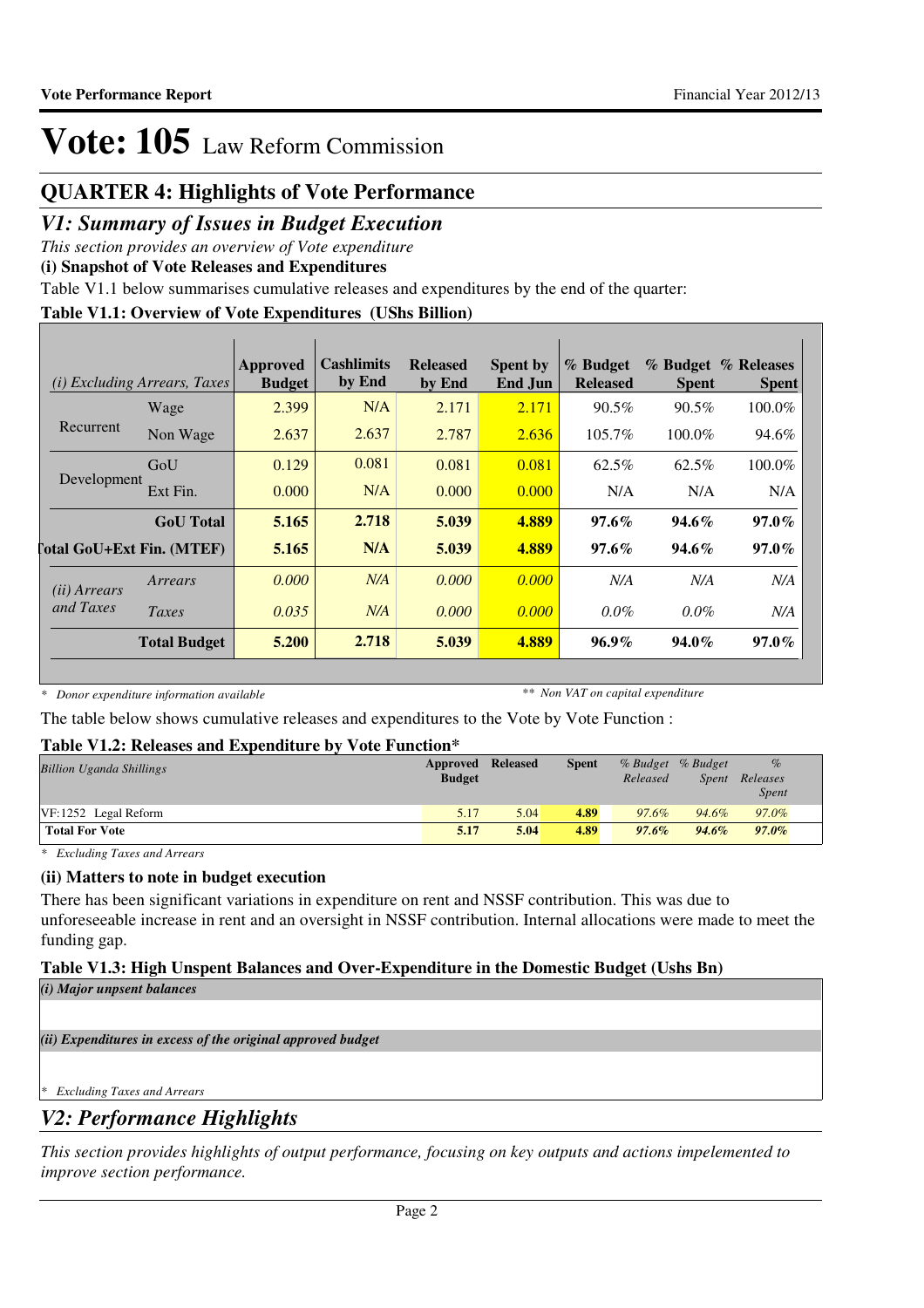## **QUARTER 4: Highlights of Vote Performance**

### **Table V2.1: Key Vote Output Indicators and Expenditures\***

| Vote, Vote Function<br><b>Key Output</b>                                                                                                                                                                                                                              | <b>Approved Budget and</b><br><b>Planned outputs</b>                                                                                                                                   |                                                                                                                                                                                                                                                                                                                                               | <b>Cumulative Expenditure</b><br>and Performance                                                                                                                                                                                                                                                                                                                                                                                                                                                                                                                                                                                                                                                                                                                                                                                                                                                                                                                                                                                                                              | <b>Status and Reasons for</b><br>any Variation from Plans                                                                                                                                                                                                                                                                                                             |       |  |  |  |
|-----------------------------------------------------------------------------------------------------------------------------------------------------------------------------------------------------------------------------------------------------------------------|----------------------------------------------------------------------------------------------------------------------------------------------------------------------------------------|-----------------------------------------------------------------------------------------------------------------------------------------------------------------------------------------------------------------------------------------------------------------------------------------------------------------------------------------------|-------------------------------------------------------------------------------------------------------------------------------------------------------------------------------------------------------------------------------------------------------------------------------------------------------------------------------------------------------------------------------------------------------------------------------------------------------------------------------------------------------------------------------------------------------------------------------------------------------------------------------------------------------------------------------------------------------------------------------------------------------------------------------------------------------------------------------------------------------------------------------------------------------------------------------------------------------------------------------------------------------------------------------------------------------------------------------|-----------------------------------------------------------------------------------------------------------------------------------------------------------------------------------------------------------------------------------------------------------------------------------------------------------------------------------------------------------------------|-------|--|--|--|
| Vote Function: 1252 Legal Reform                                                                                                                                                                                                                                      |                                                                                                                                                                                        |                                                                                                                                                                                                                                                                                                                                               |                                                                                                                                                                                                                                                                                                                                                                                                                                                                                                                                                                                                                                                                                                                                                                                                                                                                                                                                                                                                                                                                               |                                                                                                                                                                                                                                                                                                                                                                       |       |  |  |  |
| <b>Output: 125201</b><br>Reform and simplification of laws                                                                                                                                                                                                            |                                                                                                                                                                                        |                                                                                                                                                                                                                                                                                                                                               |                                                                                                                                                                                                                                                                                                                                                                                                                                                                                                                                                                                                                                                                                                                                                                                                                                                                                                                                                                                                                                                                               |                                                                                                                                                                                                                                                                                                                                                                       |       |  |  |  |
| Description of Performance: Research undertaken to reform                                                                                                                                                                                                             | the following:- National<br>Citizenship & Immigration<br>Control, the Registration of<br>Legislation on the Government<br>Analytical Lab, law to regulate<br>the construction industry |                                                                                                                                                                                                                                                                                                                                               | Report writing finalized for the<br>following laws; Registration of<br><b>Titles Act and Financial</b><br>Leasing. Writing of study<br>Titles Act, the Employment Act, reports has commenced for the<br>following laws; National<br>Citizenship and Immigration<br>Control Act, Markets Act, Civil<br>Procedure Laws and legislation<br>to govern forensic investigation, due to a shortfall in bilateral<br>examination and analysis. The<br>Commission was able to finalise been projects initited in earlier<br>the following projects that had<br>commenced in the previous FY;<br>i) Magistrates Court<br>(Amendment) Bill, 2013;<br>ii) Trial on Indictments<br>(Amendment) Bill, 2013;<br>iii) Succession (Amendment)<br>Bill, 2013;<br>iv) Administrator Generals<br>(Amendment) Bills, 2013;<br>v) Witness Protection Bill,<br>$2013$ ; and<br>vi) Miscellaneous (Repeals)<br>Bill, 2013. Simplified the<br>following gender related laws;<br>i) Domestic Violence Act, No.3<br>of 2010; and<br>ii) Prevention of Female<br>Genital Mutilation Act, No.5 of<br>2010. | The projects were implemented<br>as planned given the funds<br>released. Legislation to regulate<br>the construction industry was<br>not done due to lack of funding.<br>All projects (apart from RTA)<br>regarding reform of laws that<br>had been initiated during the<br>financial year were not finalised<br>funding. The bills finalised had<br>financial years. |       |  |  |  |
| Performance Indicators:                                                                                                                                                                                                                                               |                                                                                                                                                                                        |                                                                                                                                                                                                                                                                                                                                               |                                                                                                                                                                                                                                                                                                                                                                                                                                                                                                                                                                                                                                                                                                                                                                                                                                                                                                                                                                                                                                                                               |                                                                                                                                                                                                                                                                                                                                                                       |       |  |  |  |
| No. Of field consultation<br>reports subitted to the<br>Commission                                                                                                                                                                                                    | 2                                                                                                                                                                                      |                                                                                                                                                                                                                                                                                                                                               | 4                                                                                                                                                                                                                                                                                                                                                                                                                                                                                                                                                                                                                                                                                                                                                                                                                                                                                                                                                                                                                                                                             |                                                                                                                                                                                                                                                                                                                                                                       |       |  |  |  |
| No. Of concept papers<br>prepared                                                                                                                                                                                                                                     | 4                                                                                                                                                                                      |                                                                                                                                                                                                                                                                                                                                               | $\overline{4}$                                                                                                                                                                                                                                                                                                                                                                                                                                                                                                                                                                                                                                                                                                                                                                                                                                                                                                                                                                                                                                                                |                                                                                                                                                                                                                                                                                                                                                                       |       |  |  |  |
| <b>Output Cost:</b>                                                                                                                                                                                                                                                   | UShs Bn:                                                                                                                                                                               | 2.299                                                                                                                                                                                                                                                                                                                                         | UShs Bn:                                                                                                                                                                                                                                                                                                                                                                                                                                                                                                                                                                                                                                                                                                                                                                                                                                                                                                                                                                                                                                                                      | 1.976 % Budget Spent:                                                                                                                                                                                                                                                                                                                                                 | 86.0% |  |  |  |
| Output: 125202                                                                                                                                                                                                                                                        | <b>Revision of laws</b>                                                                                                                                                                |                                                                                                                                                                                                                                                                                                                                               |                                                                                                                                                                                                                                                                                                                                                                                                                                                                                                                                                                                                                                                                                                                                                                                                                                                                                                                                                                                                                                                                               |                                                                                                                                                                                                                                                                                                                                                                       |       |  |  |  |
|                                                                                                                                                                                                                                                                       |                                                                                                                                                                                        |                                                                                                                                                                                                                                                                                                                                               | Finalized the revision of                                                                                                                                                                                                                                                                                                                                                                                                                                                                                                                                                                                                                                                                                                                                                                                                                                                                                                                                                                                                                                                     | As ealier planned, the major                                                                                                                                                                                                                                                                                                                                          |       |  |  |  |
| Description of Performance: major revision, revision of<br>principal laws, revision of<br>subsidiary laws, revision of the<br>cumulative supplement as at<br>2011, revision of laws affected<br>by court decisions and<br>distribution of Commission<br>publications. |                                                                                                                                                                                        | Principal laws of Uganda. The<br>commission conducted a study<br>of court decisions that affected a the FY2012/13 which has<br>number of laws, consequent to<br>which, the following laws have Commission was unable to<br>been revised;<br>i) The Divorce Act, Cap 249;<br>ii) The Leadership Code Act,<br>2002;<br>iii) The Witchcraft Act, | revision of the Principal laws<br>was planned to be completed in<br>indeed come to pass. The<br>carry out proof reading of the<br>revised volumes, typsetting and<br>printing due to insufficient<br>funding. The number of laws<br>revised by far exceeded those                                                                                                                                                                                                                                                                                                                                                                                                                                                                                                                                                                                                                                                                                                                                                                                                             |                                                                                                                                                                                                                                                                                                                                                                       |       |  |  |  |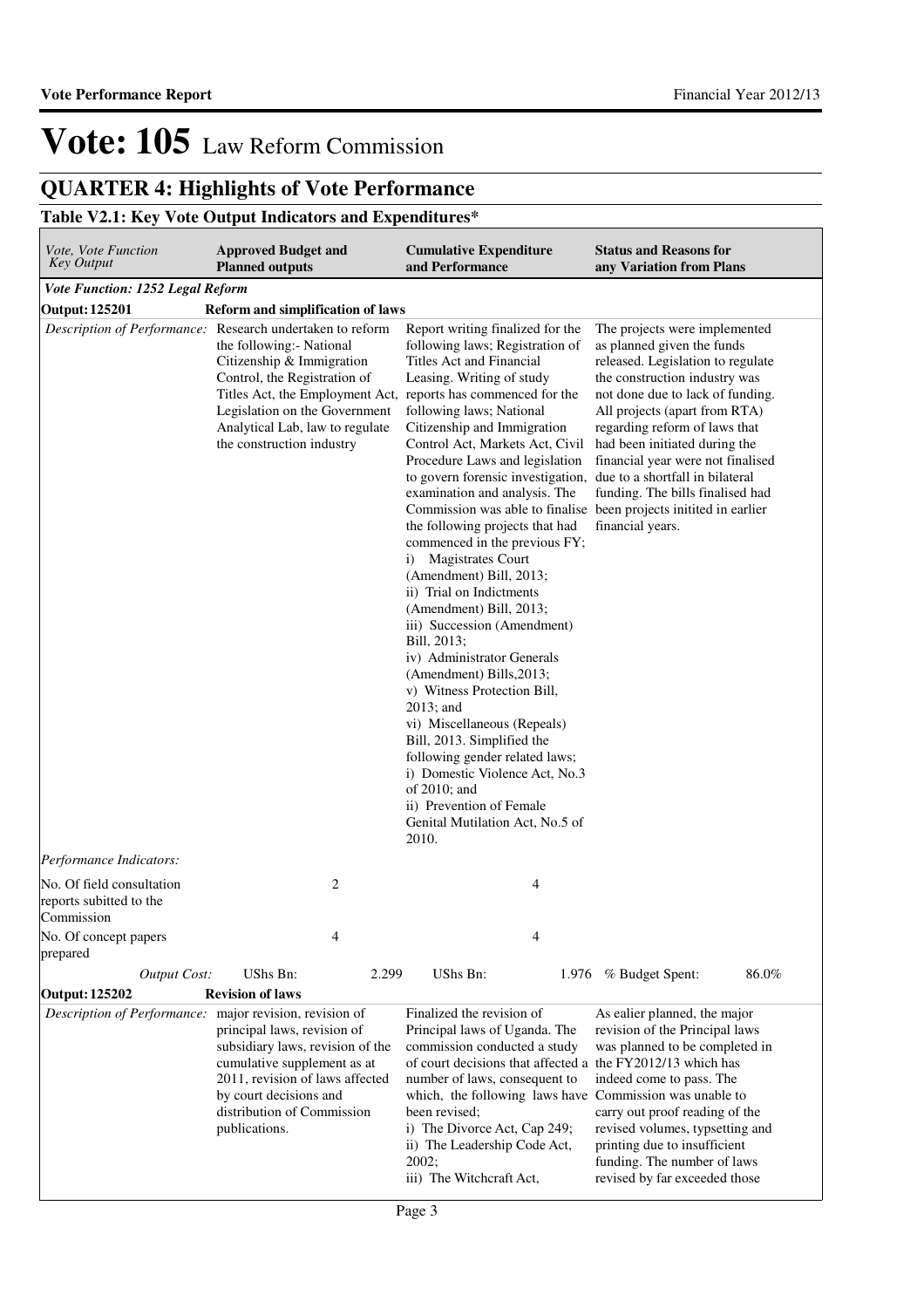### **QUARTER 4: Highlights of Vote Performance**

| <i>Vote, Vote Function</i><br><b>Key Output</b>             | <b>Approved Budget and</b><br><b>Planned outputs</b>                                                                                                                                                                                                   |                                  | <b>Cumulative Expenditure</b><br>and Performance                                                                                                                                                                                                                                                                                                                                                                           |                  | <b>Status and Reasons for</b><br>any Variation from Plans                                    |                |  |
|-------------------------------------------------------------|--------------------------------------------------------------------------------------------------------------------------------------------------------------------------------------------------------------------------------------------------------|----------------------------------|----------------------------------------------------------------------------------------------------------------------------------------------------------------------------------------------------------------------------------------------------------------------------------------------------------------------------------------------------------------------------------------------------------------------------|------------------|----------------------------------------------------------------------------------------------|----------------|--|
|                                                             |                                                                                                                                                                                                                                                        |                                  | Cap108; and<br>iv) Penal Code Act, Cap 120.<br>Updating of the Cummulative<br>supplement and Index of the<br>laws of Uganda has been<br>finalised. Legal audit of all laws<br>passed after 2000 was<br>completed and revised awaiting<br>approval by the taskforce,<br>Miscellenous repeal bill<br>prepared. Writing of a study<br>report ongoing for the enabling<br>law on major revision. Prepared<br>a drafting manual |                  | that the Commission had<br>planned because all laws passed<br>after 2000 were revised.       |                |  |
| Performance Indicators:                                     |                                                                                                                                                                                                                                                        |                                  |                                                                                                                                                                                                                                                                                                                                                                                                                            |                  |                                                                                              |                |  |
| Revised and Published laws<br>(Years)                       | 3                                                                                                                                                                                                                                                      |                                  |                                                                                                                                                                                                                                                                                                                                                                                                                            | $\boldsymbol{0}$ |                                                                                              |                |  |
| No. of laws revised                                         | $\overline{4}$                                                                                                                                                                                                                                         |                                  |                                                                                                                                                                                                                                                                                                                                                                                                                            | 211              |                                                                                              |                |  |
| <b>Output Cost:</b>                                         | UShs Bn:                                                                                                                                                                                                                                               | 0.520                            | UShs Bn:                                                                                                                                                                                                                                                                                                                                                                                                                   |                  | 0.483 % Budget Spent:                                                                        | 92.9%          |  |
| <b>Output: 125203</b>                                       | Publication and translation of laws                                                                                                                                                                                                                    |                                  |                                                                                                                                                                                                                                                                                                                                                                                                                            |                  |                                                                                              |                |  |
| Description of Performance: Translation of the constitution | into Runyakitara,<br>Ngakarimojong and Ateso,<br>translation of the simplified<br>LCC Act into Runyakitara,<br>translation of the simplified<br>Local governments Act into<br>Luganda, publication of the<br>Land Act, publication of study<br>reports |                                  | of the Constitution into<br>Runyakitara; Printed the<br>following Acts;<br>i) Pocket size Contracts Act;<br>ii) Pocket size Mortgage Act;<br>and<br>iii) The translated version of<br>the Local Council Courts Act<br>(Ngakaramajong and Ateso)<br>Reprinted the simplified copy of<br>the Anti-corruption Act.                                                                                                            |                  | Translated the abridged version Limited funding affected<br>executing activities as planned. |                |  |
| Performance Indicators:                                     |                                                                                                                                                                                                                                                        |                                  |                                                                                                                                                                                                                                                                                                                                                                                                                            |                  |                                                                                              |                |  |
| No. of laws translated into<br>local languages              | $\overline{c}$                                                                                                                                                                                                                                         |                                  |                                                                                                                                                                                                                                                                                                                                                                                                                            | $\mathbf{1}$     |                                                                                              |                |  |
| No. of laws simplified                                      | 1                                                                                                                                                                                                                                                      |                                  |                                                                                                                                                                                                                                                                                                                                                                                                                            | $\sqrt{2}$       |                                                                                              |                |  |
| No. Of advocacy reports<br>prepared                         | 3                                                                                                                                                                                                                                                      |                                  |                                                                                                                                                                                                                                                                                                                                                                                                                            | 3                |                                                                                              |                |  |
| <b>Output Cost:</b>                                         | UShs Bn:                                                                                                                                                                                                                                               | 0.488                            | UShs Bn:                                                                                                                                                                                                                                                                                                                                                                                                                   |                  | $0.234$ % Budget Spent:                                                                      | 48.0%          |  |
| <b>Vote Function Cost</b><br><b>Cost of Vote Services:</b>  | <b>UShs Bn:</b><br>UShs Bn:                                                                                                                                                                                                                            | 5.165 UShs Bn:<br>5.165 UShs Bn: |                                                                                                                                                                                                                                                                                                                                                                                                                            |                  | 4.889 % Budget Spent:<br>4.889 % Budget Spent:                                               | 94.6%<br>94.6% |  |

*\* Excluding Taxes and Arrears*

The Commission managed to accomplish the following; i) Held a business Law conference, ii)Transitional justice report finalized and validated and a draft policy has been prepared, iii)A number of internal policies have been prepared and are currently being implemented. They include: HIV/AIDS workplace policy and Communication Policy and Strategy; iv)The Constitution (Sentencing Guidelines for Courts of Judicature) (Practice) Directions were finalized and

launched.

 Problems in Compiling reports: There is a challenge in compiling acurate financial data for reporting especially the releases and expenditure figures from the IFMIS. This has caused a delay in submitting the quarterly progress reports. More capacity building is required for future compliance.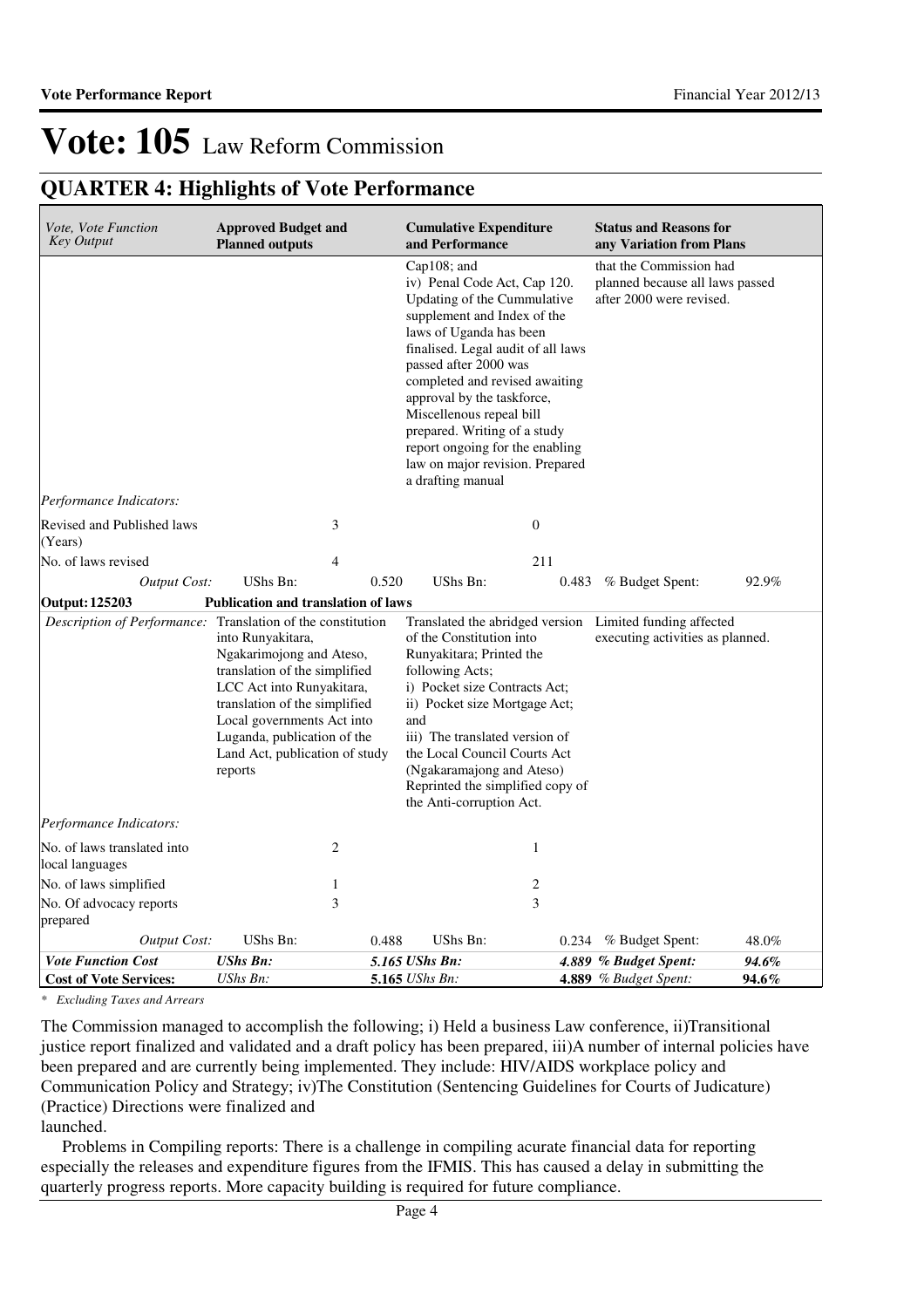### **QUARTER 4: Highlights of Vote Performance**

### **Table V2.2: Implementing Actions to Improve Vote Performance**

| <b>Planned Actions:</b>                                                                                                                                                                                                                                                        | <b>Actual Actions:</b>                                                                                                                                                                                                                                                                                                                                                                                                                                                                                                                                                                                                                                                                                                                                                                                                                                                                                        | <b>Reasons for Variation</b>                                                                      |
|--------------------------------------------------------------------------------------------------------------------------------------------------------------------------------------------------------------------------------------------------------------------------------|---------------------------------------------------------------------------------------------------------------------------------------------------------------------------------------------------------------------------------------------------------------------------------------------------------------------------------------------------------------------------------------------------------------------------------------------------------------------------------------------------------------------------------------------------------------------------------------------------------------------------------------------------------------------------------------------------------------------------------------------------------------------------------------------------------------------------------------------------------------------------------------------------------------|---------------------------------------------------------------------------------------------------|
| Vote: 105 Law Reform Commission                                                                                                                                                                                                                                                |                                                                                                                                                                                                                                                                                                                                                                                                                                                                                                                                                                                                                                                                                                                                                                                                                                                                                                               |                                                                                                   |
| Vote Function: 1252 Legal Reform                                                                                                                                                                                                                                               |                                                                                                                                                                                                                                                                                                                                                                                                                                                                                                                                                                                                                                                                                                                                                                                                                                                                                                               |                                                                                                   |
| 6 EAC meetings attended                                                                                                                                                                                                                                                        | Taskforce and subcommittee meeting on<br>approximation of laws attended in<br>Arusha, harmonisation of laws<br>governing Contract done, harmonization<br>of laws governing sale of goods<br>ongoing. Meeting on alignment of laws<br>with the CMP attended and laws for<br>alignment were identified. Taskforce on<br>approximation of laws attended in<br><b>Arusha. The East African Community</b><br><b>Common Market Protocol</b><br>(Implementation) (Miscellaneous<br>Amendments) Bill, 2013 has been<br>finalised. The Bill seeks to amend the<br>following laws:<br>i) The Uganda Citizenship and<br><b>Immigration Control Act, Cap 66;</b><br>ii) The Investment Code Act, Cap 92;<br>iii) The Workers Compensation Act,<br>Cap 225;<br>iv) The Architects Registration Act,<br>Cap 269;<br>v) The Engineers Registration Act, Cap<br>$271;$ and<br>vi) The Surveyors Registration Act, Cap<br>275. | Sectoral Council meetings were not<br>attended due to financial constraints                       |
| Research undertaken to reform the<br>Financial Leasing law, National<br>Citizenship and Immigratiuon Control<br>Act, Registration of Tittles Act, the<br>Employment Act, Legislation on the<br>Government Analytical Lab, legislation to<br>regulate the construction industry | The Bill also seeks to repeal the<br><b>External Trade Act, Cap 88</b><br>Report writing finalized for the<br>following laws; Registration of Titles<br><b>Act and Financial Leasing. Writing of</b><br>study reports has commenced for the<br>following laws; National Citizenship<br>and Immigration Control Act, Markets<br>Act, Civil Procedure Laws and<br>legislation to govern forensic<br>investigation, examination and analysis.<br>The Commission was able to finalise the<br>following projects that had commenced<br>in the previous FY; i) Magistrates<br>Court (Amendment) Bill, 2013;<br>ii) Trial on Indictments (Amendment)<br><b>Bill, 2013;</b><br>iii) Succession (Amendment) Bill, 2013;<br>iv) Administrator Generals<br>(Amendment) Bills, 2013;<br>v) Witness Protection Bill, 2013; and<br>vi) Miscellaneous (Repeals) Bill, 2013.                                                  | legislation to regulate the construction<br>industry was not implemented due to lack<br>of funds. |
| 2 staff trained on long term basis, 8 staff<br>trained on short term basis and 3 staff<br>attached to sister law reform commissions<br>abroad to learn best practices                                                                                                          | 6 staff were sponsored on various long<br>term rainings. 3 staff were sponsored or<br>partially facilitated on short term<br>trainings (courses of less than a year<br>duration)                                                                                                                                                                                                                                                                                                                                                                                                                                                                                                                                                                                                                                                                                                                              | No staff was attached to sister law reform<br>commission due to insufficient funding.             |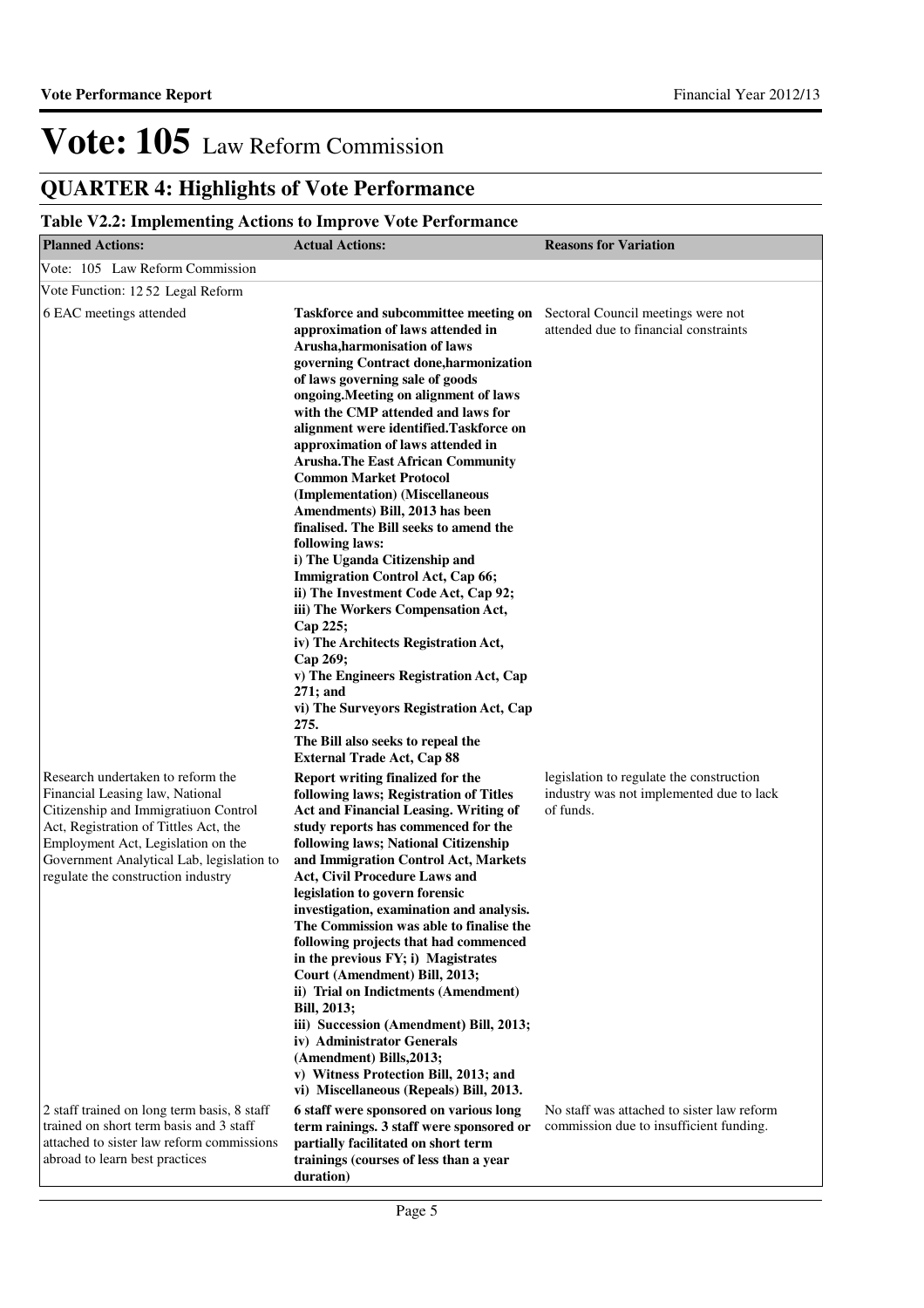### **QUARTER 4: Highlights of Vote Performance**

### *V3: Details of Releases and Expenditure*

*This section provides a comprehensive summary of the outputs delivered by the Vote and further details of Vote expenditures by Vote Function and Expenditure Item.*

### **Table V3.1: GoU Releases and Expenditure by Output\***

| <b>Billion Uganda Shillings</b>                                 | Approved      | <b>Released</b> | <b>Spent</b> | $%$ GoU       | $\%$ GoU      | $%$ GoU   |
|-----------------------------------------------------------------|---------------|-----------------|--------------|---------------|---------------|-----------|
|                                                                 | <b>Budget</b> |                 |              | <b>Budget</b> | <b>Budget</b> | Releases  |
|                                                                 |               |                 |              | Released      | <i>Spent</i>  | Spent     |
| VF:1252 Legal Reform                                            | 5.17          | 5.04            | 4.89         | $97.6\%$      | $94.6\%$      | $97.0\%$  |
| Class: Outputs Provided                                         | 5.04          | 4.96            | 4.81         | 98.5%         | 95.5%         | 97.0%     |
| 125201 Reform and simplification of laws                        | 2.30          | 2.08            | 1.98         | 90.4%         | 86.0%         | $95.1\%$  |
| 125202 Revision of laws                                         | 0.52          | 0.51            | 0.48         | 98.6%         | 92.9%         | 94.2%     |
| 125203 Publication and translation of laws                      | 0.49          | 0.49            | 0.23         | $100.0\%$     | 48.0%         | 48.0%     |
| 125204 Capacity building to revise and reform laws              | 0.23          | 0.23            | 0.23         | $100.0\%$     | 99.9%         | 99.9%     |
| 125205 Advocacy for Law Reform                                  | 0.41          | 0.41            | 0.41         | $100.0\%$     | $100.0\%$     | 100.0%    |
| 125206 LRC Support Services                                     | 1.08          | 1.23            | 1.47         | 113.8%        | 135.6%        | 119.2%    |
| Class: Capital Purchases                                        | 0.13          | 0.08            | 0.08         | 62.5%         | 62.5%         | $100.0\%$ |
| 125275 Purchase of Motor Vehicles and Other Transport Equipment | 0.07          | 0.02            | 0.02         | 30.8%         | 30.8%         | 99.9%     |
| 125276 Purchase of Office and ICT Equipment, including Software | 0.06          | 0.06            | 0.06         | $100.0\%$     | $100.0\%$     | $100.0\%$ |
| <b>Total For Vote</b>                                           | 5.17          | 5.04            | 4.89         | $97.6\%$      | 94.6%         | $97.0\%$  |

*\* Excluding Taxes and Arrears*

### **Table V3.2: 2012/13 GoU Expenditure by Item**

| <b>Billion Uganda Shillings</b>                        | <b>Approved</b><br><b>Budget</b> | <b>Releases</b> | <b>Expend-</b><br>iture | % Budged<br><b>Released</b> | % Budget<br><b>Spent</b> | %Releases<br><b>Spent</b> |
|--------------------------------------------------------|----------------------------------|-----------------|-------------------------|-----------------------------|--------------------------|---------------------------|
| <b>Output Class: Outputs Provided</b>                  | 5.04                             | 4.96            | 4.81                    | 98.5%                       | 95.5%                    | 97.0%                     |
| 211103 Allowances                                      | 0.59                             | 0.59            | 0.59                    | 100.0%                      | 100.0%                   | 100.0%                    |
| 211104 Statutory salaries                              | 2.40                             | 2.17            | 2.17                    | 90.5%                       | 90.5%                    | 100.0%                    |
| 212201 Social Security Contributions                   | 0.00                             | 0.11            | 0.21                    | N/A                         | N/A                      | 201.3%                    |
| 213001 Medical Expenses (To Employees)                 | 0.00                             | 0.00            | 0.00                    | 100.0%                      | 100.0%                   | 100.0%                    |
| 213002 Incapacity, death benefits and funeral expenses | 0.01                             | 0.00            | 0.01                    | 100.0%                      | 100.0%                   | 100.0%                    |
| 221001 Advertising and Public Relations                | 0.07                             | 0.07            | 0.07                    | 100.0%                      | 100.0%                   | 100.0%                    |
| 221002 Workshops and Seminars                          | 0.37                             | 0.37            | 0.30                    | 100.0%                      | 82.1%                    | 82.1%                     |
| 221003 Staff Training                                  | 0.08                             | 0.08            | 0.08                    | 100.0%                      | 100.0%                   | 100.0%                    |
| 221004 Recruitment Expenses                            | 0.01                             | 0.00            | 0.01                    | 100.0%                      | 100.0%                   | 100.0%                    |
| 221005 Hire of Venue (chairs, projector etc)           | 0.00                             | 0.00            | 0.00                    | 100.0%                      | 100.0%                   | 100.0%                    |
| 221006 Commissions and Related Charges                 | 0.18                             | 0.18            | 0.10                    | 100.0%                      | 54.8%                    | 54.8%                     |
| 221007 Books, Periodicals and Newspapers               | 0.01                             | 0.01            | 0.01                    | 100.0%                      | 100.0%                   | 100.0%                    |
| 221008 Computer Supplies and IT Services               | 0.03                             | 0.03            | 0.03                    | 100.0%                      | 100.0%                   | 100.0%                    |
| 221009 Welfare and Entertainment                       | 0.03                             | 0.03            | 0.03                    | 100.0%                      | 100.0%                   | 100.0%                    |
| 221011 Printing, Stationery, Photocopying and Binding  | 0.48                             | 0.48            | 0.24                    | 100.0%                      | 50.2%                    | 50.2%                     |
| 221012 Small Office Equipment                          | 0.00                             | 0.00            | 0.00                    | 100.0%                      | 100.0%                   | 100.0%                    |
| 222001 Telecommunications                              | 0.02                             | 0.02            | 0.02                    | 100.0%                      | 100.0%                   | 100.0%                    |
| 222002 Postage and Courier                             | 0.00                             | 0.00            | 0.00                    | 100.0%                      | 100.0%                   | 100.0%                    |
| 223003 Rent - Produced Assets to private entities      | 0.37                             | 0.41            | 0.54                    | 111.7%                      | 147.0%                   | 131.5%                    |
| 223005 Electricity                                     | 0.01                             | 0.01            | 0.01                    | 100.0%                      | 100.0%                   | 100.0%                    |
| 224002 General Supply of Goods and Services            | 0.01                             | 0.01            | 0.01                    | 100.0%                      | 93.6%                    | 93.6%                     |
| 227001 Travel Inland                                   | 0.06                             | 0.06            | 0.06                    | 100.0%                      | 100.0%                   | 100.0%                    |
| 227002 Travel Abroad                                   | 0.07                             | 0.07            | 0.07                    | 100.0%                      | 100.0%                   | 100.0%                    |
| 227004 Fuel, Lubricants and Oils                       | 0.12                             | 0.12            | 0.12                    | 100.0%                      | 100.0%                   | 100.0%                    |
| 228001 Maintenance - Civil                             | 0.00                             | 0.00            | 0.00                    | 100.0%                      | 100.0%                   | 100.0%                    |
| 228002 Maintenance - Vehicles                          | 0.10                             | 0.10            | 0.10                    | 100.0%                      | 99.8%                    | 99.8%                     |
| 228003 Maintenance Machinery, Equipment and Furniture  | 0.00                             | 0.00            | 0.00                    | 100.0%                      | 100.0%                   | 100.0%                    |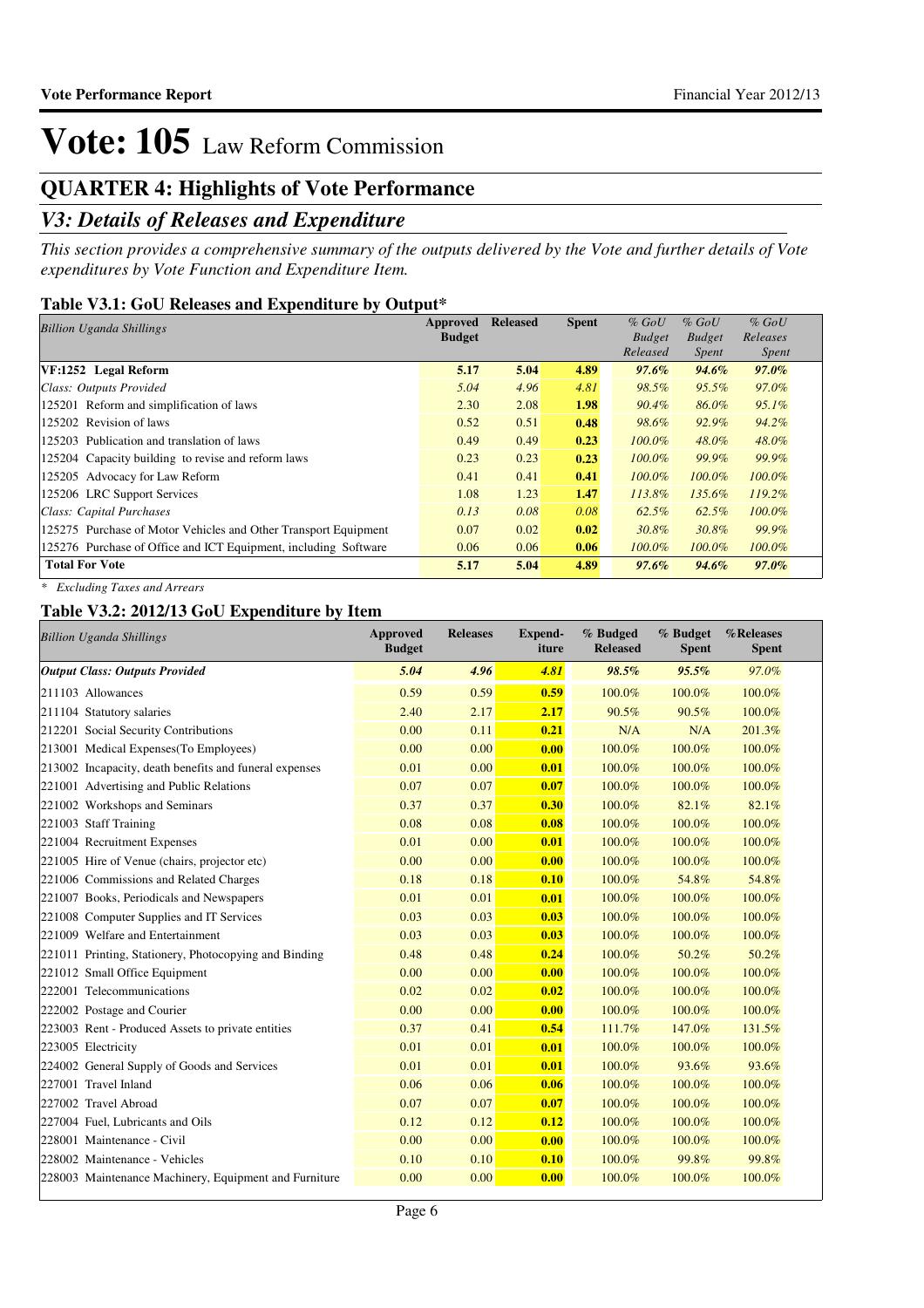### **QUARTER 4: Highlights of Vote Performance**

| <b>Billion Uganda Shillings</b>           | Approved<br><b>Budget</b> | <b>Releases</b> | Expend-<br>iture | % Budged<br><b>Released</b> | % Budget<br><b>Spent</b> | %Releases<br><b>Spent</b> |
|-------------------------------------------|---------------------------|-----------------|------------------|-----------------------------|--------------------------|---------------------------|
| 228004 Maintenance Other                  | 0.01                      | 0.01            | 0.01             | 100.0%                      | 100.0%                   | 100.0%                    |
| <b>Output Class: Capital Purchases</b>    | 0.16                      | 0.08            | 0.08             | $49.2\%$                    | $49.2\%$                 | $100.0\%$                 |
| 231004 Transport Equipment                | 0.07                      | 0.02            | 0.02             | 30.8%                       | 30.8%                    | 99.9%                     |
| 231005 Machinery and Equipment            | 0.06                      | 0.06            | 0.06             | 100.0%                      | 100.0%                   | $100.0\%$                 |
| $312206$ Gross Tax                        | 0.04                      | 0.00            | 0.00             | $0.0\%$                     | $0.0\%$                  | N/A                       |
| <b>Grand Total:</b>                       | 5.20                      | 5.04            | 4.89             | $96.9\%$                    | $94.0\%$                 | $97.0\%$                  |
| <b>Total Excluding Taxes and Arrears:</b> | 5.17                      | 5.04            | 4.89             | $97.6\%$                    | $94.6\%$                 | $97.0\%$                  |

### **Table V3.3: GoU Releases and Expenditure by Project and Programme\***

| <b>Billion Uganda Shillings</b> | Approved<br><b>Budget</b> | <b>Released</b> | <b>Spent</b> | $%$ GoU<br><b>Budget</b><br>Released | $%$ GoU<br><b>Budget</b><br><i>Spent</i> | $%$ GoU<br>Releases<br><i>Spent</i> |
|---------------------------------|---------------------------|-----------------|--------------|--------------------------------------|------------------------------------------|-------------------------------------|
| VF:1252 Legal Reform            | 5.17                      | 5.04            | 4.89         | $97.6\%$                             | 94.6%                                    | $97.0\%$                            |
| <b>Recurrent Programmes</b>     |                           |                 |              |                                      |                                          |                                     |
| 01<br>Headquarters              | 5.04                      | 4.96            | 4.81         | 98.5%                                | $95.5\%$                                 | $97.0\%$                            |
| Development Projects            |                           |                 |              |                                      |                                          |                                     |
| 0356 Law Reform Commission      | 0.13                      | 0.08            | 0.08         | 62.5%                                | 62.5%                                    | $100.0\%$                           |
| <b>Total For Vote</b>           | 5.17                      | 5.04            | 4.89         | $97.6\%$                             | $94.6\%$                                 | $97.0\%$                            |

*\* Excluding Taxes and Arrears*

### **Table V3.4: External Financing Releases and Expenditure by Project and Programme\***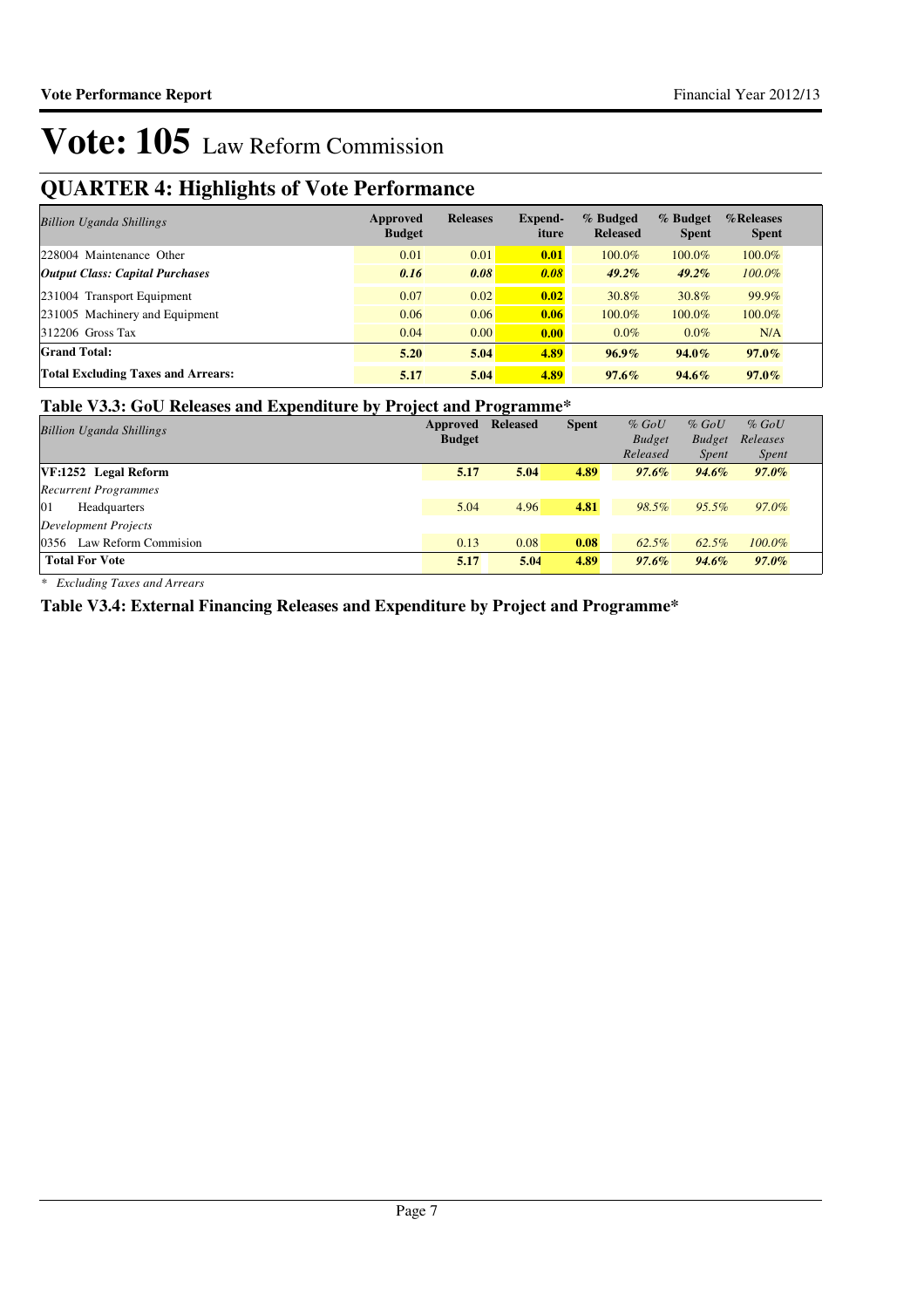#### Financial Year 2012/13

# Vote: 105 Law Reform Commission

### **QUARTER 4: Cumulative Outputs and Expenditure by End of Quarter**

| Annual Planned Outputs and Cumulative Outputs Achieved by End of | <b>Cumulative Expenditures made by the End of the Quarter to</b> |               |  |  |  |
|------------------------------------------------------------------|------------------------------------------------------------------|---------------|--|--|--|
| <b>Quarter</b> (Quantity and Location)                           | <b>Deliver Cumulative Outputs</b>                                | UShs Thousand |  |  |  |

#### **Vote Function: 1252 Legal Reform**

*Recurrent Programmes*

### *Programme 01 Headquarters*

*Outputs Provided*

**12 5201 Reform and simplification of laws Output:**

#### *Annual Planned Outputs:*

Research to reform the follwing:- National Citizenship & Immigration Control Act, the Registration of Titles Act, Employment Act, Legislation on Government Analytical Laboratory, Legislation to regulate the construction industry. Civic education & sensitisation on enacted laws and those in the pipeline such as the Marriage & Divorce Bill. Study reports & draft bills for amendment of the following laws:- Criminal Trial Procedure including the Trial on Indictments Act and the Magistrates Court Act; Succession laws; Finalise and submit the Uganda Law Reform Commission Act. Launch the Commission communication policy & strategy, simplification of the Land Act.

*Cumulatie Outputs Achieved by the end of the Quarter:*

**Report writing finalized for the following laws; Registration of Titles Act and Financial Leasing. Writing of study reports has commenced for the following laws; National Citizenship and Immigration Control Act, Markets Act, Civil Procedure Laws and legislation to govern forensic investigation, examination and analysis. The Commission was able to finalise the following projects that had commenced in the**  previous FY; i) Magistrates Court (Amendment) Bill, 2013; **ii)** Trial on Indictments (Amendment) Bill, 2013;

**iii)** Succession (Amendment) Bill, 2013;

- **iv)** Administrator Generals (Amendment) Bills,2013;
- **v)** Witness Protection Bill, 2013; and
- **vi) Miscellaneous (Repeals) Bill, 2013. Simplified the following gender related laws;**
- **i)** Domestic Violence Act, No.3 of 2010; and
- **ii) Prevention of Female Genital Mutilation Act, No.5 of 2010..The Domestic Violence Act,No.3 of 2010 and Prevention of Female Genital**

**Mutilation Act,No.5 of 2010 were simplified.**

#### *Reasons for Variation in performance*

Laws to regulate the construction industry was not under taken due to lack of funding.

| 1,976,294 | Total                     |
|-----------|---------------------------|
| 1,626,546 | <b>Wage Recurrent</b>     |
| 349,748   | <b>Non Wage Recurrent</b> |
| 0         | <b>NTR</b>                |
|           |                           |

### **12 5202 Revision of laws Output:**

#### *Annual Planned Outputs:*

Major revision of the laws of Uganda undertaken particularly the following:- preparation of a drafting manual, preparation of enabling law for major revision, revision of principal laws, revision of subsidiary laws, revision of Cumulative supplement as at 2011, revision of specific laws affected by court decisions, distribution of Commission publications and sensitisation of members of the public on the law making process in Uganda.

*Cumulatie Outputs Achieved by the end of the Quarter:*

**Finalized the revision of Principal laws of Uganda. The commission** 

| Item                                          | <b>Spent</b> |
|-----------------------------------------------|--------------|
| 211103 Allowances                             | 85,140       |
| 211104 Statutory salaries                     | 1,626,546    |
| 221001 Advertising and Public Relations       | 15,000       |
| 221002 Workshops and Seminars                 | 33,641       |
| 221006 Commissions and Related Charges        | 27,000       |
| 221007 Books, Periodicals and Newspapers      | 2,000        |
| 221008 Computer Supplies and IT Services      | 6,000        |
| 221009 Welfare and Entertainment              | 7,000        |
| 221011 Printing, Stationery, Photocopying and | 63,968       |
| Binding                                       |              |
| 222001 Telecommunications                     | 6,000        |
| 227001 Travel Inland                          | 15,000       |
| 227002 Travel Abroad                          | 26,000       |
| 227004 Fuel, Lubricants and Oils              | 45,000       |
| 228002 Maintenance - Vehicles                 | 15,000       |
| 228004 Maintenance Other                      | 3,000        |

| 211103 Allowances                       | 78,000  |
|-----------------------------------------|---------|
| 211104 Statutory salaries               | 127,840 |
| 221001 Advertising and Public Relations | 20,000  |
| $221002 \text{ W} + 11$ 10 $\cdot$      | 55000   |

| 221001 Advertising and Public Relations      | 20,000 |
|----------------------------------------------|--------|
| 221002 Workshops and Seminars                | 55,000 |
| 221003 Staff Training                        | 30,000 |
| 221005 Hire of Venue (chairs, projector etc) | 1,000  |
| 221006 Commissions and Related Charges       | 20,000 |
| 221007 Books, Periodicals and Newspapers     | 3,000  |
|                                              |        |

*Item Spent*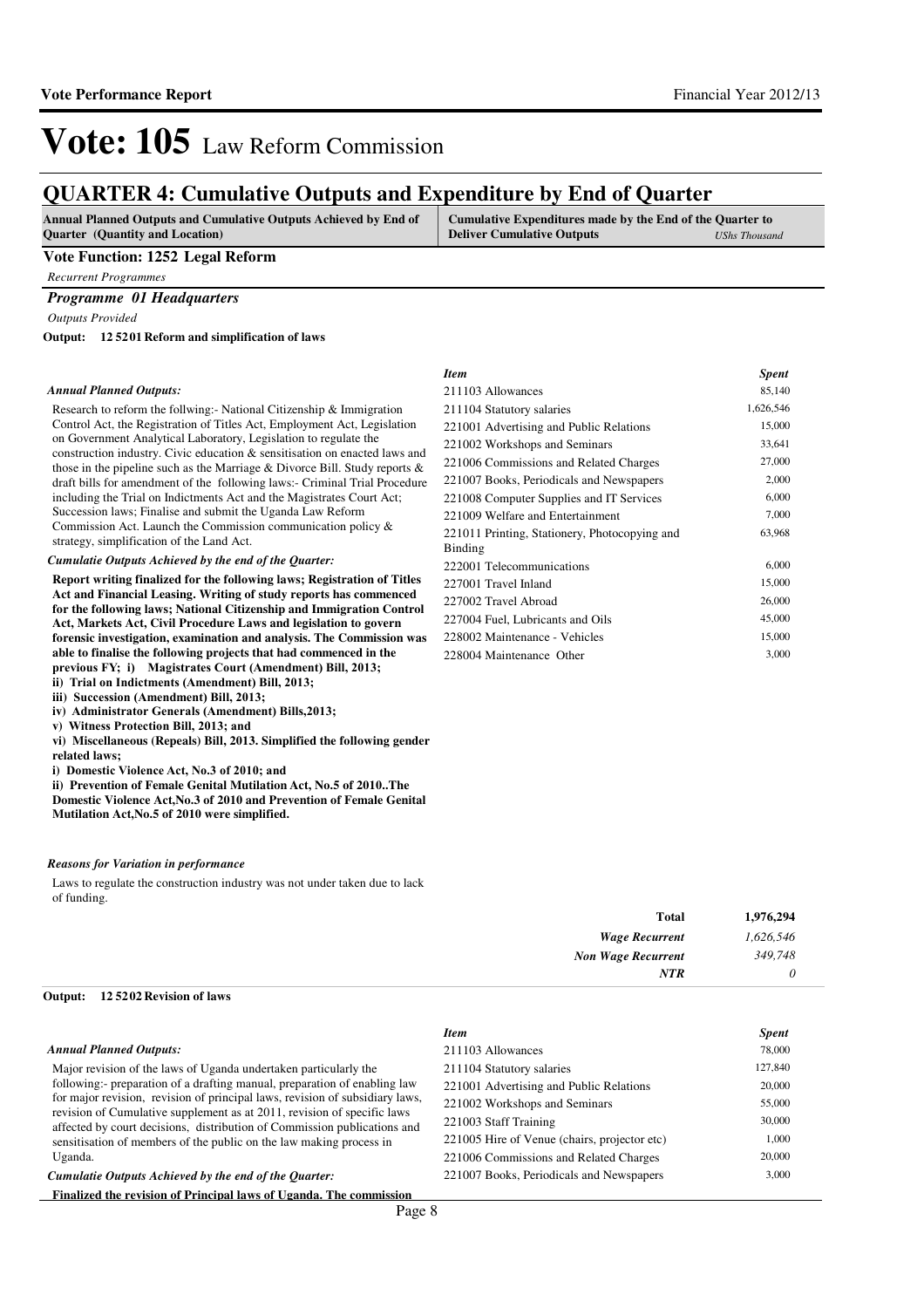### **QUARTER 4: Cumulative Outputs and Expenditure by End of Quarter**

| <b>Annual Planned Outputs and Cumulative Outputs Achieved by End of</b> | Cumulative Expenditures made by the End of the Quarter to |               |
|-------------------------------------------------------------------------|-----------------------------------------------------------|---------------|
| <b>Ouarter</b> (Quantity and Location)                                  | <b>Deliver Cumulative Outputs</b>                         | UShs Thousand |

#### **Vote Function: 1252 Legal Reform**

|  | <b>Recurrent Programmes</b> |
|--|-----------------------------|
|--|-----------------------------|

| <b>Programme 01 Headquarters</b>                                                                                                                           |                                               |         |
|------------------------------------------------------------------------------------------------------------------------------------------------------------|-----------------------------------------------|---------|
| conducted a study of court decisions that affected a number of laws,                                                                                       | 221008 Computer Supplies and IT Services      | 5,000   |
| consequent to which, the following laws have been revised;                                                                                                 | 221009 Welfare and Entertainment              | 5,000   |
| i) The Divorce Act, Cap 249;                                                                                                                               | 221011 Printing, Stationery, Photocopying and | 70,000  |
| ii) The Leadership Code Act, 2002;                                                                                                                         | Binding                                       |         |
| iii) The Witchcraft Act, Cap108; and                                                                                                                       | 222001 Telecommunications                     | 2,000   |
| iv) Penal Code Act, Cap 120.                                                                                                                               |                                               |         |
| Updating of the Cummulative supplement and Index of the laws of                                                                                            | 224002 General Supply of Goods and Services   | 2,000   |
| Uganda has been finalised. Legal audit of all laws passed after 2000                                                                                       | 227001 Travel Inland                          | 6,000   |
| was completed and revised awaiting approval by the taskforce,                                                                                              | 227002 Travel Abroad                          | 15,000  |
| Miscellenous repeal bill prepared. Writing of a study report ongoing<br>for the enabling law on major revision. Prepared a drafting manual                 | 227004 Fuel, Lubricants and Oils              | 25,000  |
|                                                                                                                                                            | 228002 Maintenance - Vehicles                 | 15,000  |
| <b>Reasons for Variation in performance</b>                                                                                                                | 228004 Maintenance Other                      | 3,000   |
| Apart from the major revision of Principal laws of Uganda which was a 3<br>year project, the rest of the revision exercise was done as planned. As earlier | Total                                         | 482,838 |
| planned, the major revision was planned to end in the FY 2012/2013 and                                                                                     | <b>Wage Recurrent</b>                         | 127,840 |
| indeed it has been finalised. The pending work is proof reading of the                                                                                     | <b>Non Wage Recurrent</b>                     | 354,998 |
| revised volumes, typsetting and printing.                                                                                                                  | <b>NTR</b>                                    | 0       |

#### **12 5203 Publication and translation of laws Output:**

#### *Annual Planned Outputs:*

Translation of the constitution into Runyakitara, Ngakarimojong and Ateso; translation of the simplified Local Council Courts Act into Runyakitara; translation of the simplified Local Governments Act into Luganda; Publication of the following:- drafting manual, Index of the laws of Uganda, the revised Land Act and regulations, translated constitution into Luganda, study reports on the Uganda Law Reform Commission Act, the law of Succession Trial Procedures and Witness Protection.

| Cumulatie Outputs Achieved by the end of the Ouarter:                 |  |
|-----------------------------------------------------------------------|--|
| Translated the abridged version of the Constitution into Runyakitara; |  |
| <b>Printed the following Acts:</b>                                    |  |
| i) Pocket size Contracts Act;                                         |  |
| ii) Pocket size Mortgage Act; and                                     |  |
| iii) The translated version of the Local Council Courts Act           |  |
| (Ngakaramajong and Ateso)                                             |  |
| Reprinted the simplified copy of the Anti-corruption Act.             |  |
| Reasons for Variation in performance                                  |  |

N/A

# *Reasons for Variation in performance*

| <b>Item</b>                                   | <b>Spent</b> |
|-----------------------------------------------|--------------|
| 211103 Allowances                             | 53,000       |
| 211104 Statutory salaries                     | 25,994       |
| 221001 Advertising and Public Relations       | 4,999        |
| 221002 Workshops and Seminars                 | 45,000       |
| 221006 Commissions and Related Charges        | 20,000       |
| 221007 Books, Periodicals and Newspapers      | 5,000        |
| 221008 Computer Supplies and IT Services      | 5,000        |
| 221009 Welfare and Entertainment              | 3,000        |
| 221011 Printing, Stationery, Photocopying and | 36,032       |
| Binding                                       |              |
| 222001 Telecommunications                     | 1,000        |
| 227001 Travel Inland                          | 10,000       |
| 227004 Fuel, Lubricants and Oils              | 12,000       |
| 228002 Maintenance - Vehicles                 | 10,000       |
| 228004 Maintenance Other                      | 3,000        |
| Total                                         | 234,026      |
| Wage Recurrent                                | 25,994       |
| <b>Non Wage Recurrent</b>                     | 208,031      |
| <b>NTR</b>                                    | 0            |

#### **12 5204 Capacity building to revise and reform laws Output:**

|                                                                           | <b>Item</b>                                   | <b>Spent</b> |
|---------------------------------------------------------------------------|-----------------------------------------------|--------------|
| <b>Annual Planned Outputs:</b>                                            | 211103 Allowances                             | 70,000       |
| 2 staff trained on long term basis, 8 staff trained on short term basis.  | 211104 Statutory salaries                     | 57,986       |
| Cumulatie Outputs Achieved by the end of the Quarter:                     | 221001 Advertising and Public Relations       | 5,000        |
| 6 staff were sponsored on various long term rainings. 3 staff were        | 221003 Staff Training                         | 50,000       |
| sponsored or partially facilitated on short term trainings (courses of    | 221006 Commissions and Related Charges        | 6.000        |
| less than a vear duration)                                                | 221008 Computer Supplies and IT Services      | 2,000        |
| <b>Reasons for Variation in performance</b>                               | 221011 Printing, Stationery, Photocopying and | 25,000       |
| Attaching of staff to sister laws reform commissions for hands on         | Binding                                       |              |
| experience was not sustainable unless some special funding is secured for | 222001 Telecommunications                     | 1.000        |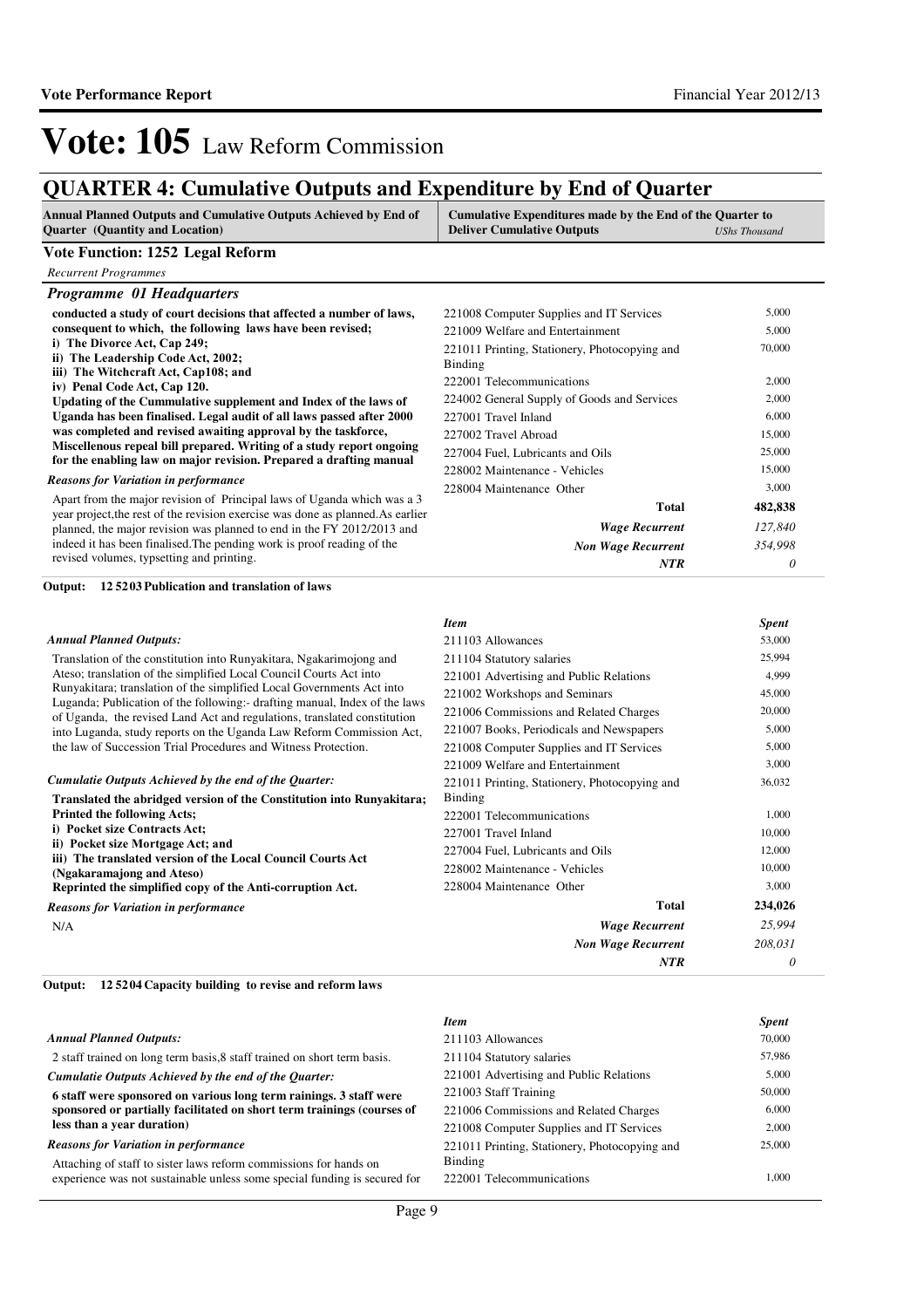### **QUARTER 4: Cumulative Outputs and Expenditure by End of Quarter**

| <b>Annual Planned Outputs and Cumulative Outputs Achieved by End of</b> | Cumulative Expenditures made by the End of the Quarter to |               |
|-------------------------------------------------------------------------|-----------------------------------------------------------|---------------|
| <b>Ouarter</b> (Quantity and Location)                                  | <b>Deliver Cumulative Outputs</b>                         | UShs Thousand |

#### **Vote Function: 1252 Legal Reform**

| <b>Recurrent Programmes</b>      |                                  |         |
|----------------------------------|----------------------------------|---------|
| <b>Programme 01 Headquarters</b> |                                  |         |
| that activity.                   | 227001 Travel Inland             | 5,000   |
|                                  | 227004 Fuel, Lubricants and Oils | 5,000   |
|                                  | 228002 Maintenance - Vehicles    | 3,765   |
|                                  | <b>Total</b>                     | 230,751 |
|                                  | <b>Wage Recurrent</b>            | 57,986  |
|                                  | <b>Non Wage Recurrent</b>        | 172,765 |
|                                  | <b>NTR</b>                       | 0       |

**12 5205 Advocacy for Law Reform Output:**

| <b>Item</b>                                   | <b>Spent</b> |
|-----------------------------------------------|--------------|
| 211103 Allowances                             | 110,000      |
| 211104 Statutory salaries                     | 77,980       |
| 221001 Advertising and Public Relations       | 15,000       |
| 221002 Workshops and Seminars                 | 90,000       |
| 221005 Hire of Venue (chairs, projector etc)  | 1,000        |
| 221006 Commissions and Related Charges        | 14,000       |
| 221007 Books, Periodicals and Newspapers      | 1,000        |
| 221008 Computer Supplies and IT Services      | 5,000        |
| 221009 Welfare and Entertainment              | 6,000        |
| 221011 Printing, Stationery, Photocopying and | 20,000       |
| <b>Binding</b>                                |              |
| 222001 Telecommunications                     | 2,000        |
| 227001 Travel Inland                          | 5,000        |
| 227002 Travel Abroad                          | 30,000       |
| 227004 Fuel, Lubricants and Oils              | 16,000       |
| 228002 Maintenance - Vehicles                 | 21,000       |
| Total                                         | 413,982      |
| <b>Wage Recurrent</b>                         | 77,980       |
| <b>Non Wage Recurrent</b>                     | 336,002      |
| <b>NTR</b>                                    | 0            |
|                                               |              |

### **12 5206 LRC Support Services Output:**

#### *Annual Planned Outputs:*

Recruitment of 6 new members of staff, ensuring staff welfare through payment of staff allowances,

procurement of office requirements, maintainance of office equipment, payment of rent for office premises, parking and stores, internal control processes strengthened, utilities paid for, staff & salary structure reviwed, formation of staff SACCO, modernising & updating of the Commission website, transforming the Commission library into a Resource Centre.

#### *Cumulatie Outputs Achieved by the end of the Quarter:*

**Recruitment of commission secretary, Rent for office premises paid, Utility bills(electricity, telephone) paid, Cleaning services paid, staff salaries paid, Vehicle repairs and maintainance done, Printing of the Strategic Plan done. Printing of HIV policy and Calendars done, Office stationery supplied. maintainance of equipments done. HIV/AIDS policy launched, Communication Policy and strategy prepared, website undergoing reconstruction**

*Reasons for Variation in performance*

Due to increased cost of rent and lack of budgeting for the NSSF

| Item                                                     | <b>Spent</b> |
|----------------------------------------------------------|--------------|
| 211103 Allowances                                        | 197,998      |
| 211104 Statutory salaries                                | 254,970      |
| 212201 Social Security Contributions                     | 213,968      |
| 213001 Medical Expenses (To Employees)                   | 1,000        |
| 213002 Incapacity, death benefits and funeral            | 5,000        |
| expenses                                                 |              |
| 221001 Advertising and Public Relations                  | 14,000       |
| 221002 Workshops and Seminars                            | 80,000       |
| 221004 Recruitment Expenses                              | 5,000        |
| 221005 Hire of Venue (chairs, projector etc)             | 1,000        |
| 221006 Commissions and Related Charges                   | 10,000       |
| 221007 Books, Periodicals and Newspapers                 | 2,000        |
| 221008 Computer Supplies and IT Services                 | 4,000        |
| 221009 Welfare and Entertainment                         | 10,000       |
| 221011 Printing, Stationery, Photocopying and<br>Binding | 27,000       |
|                                                          |              |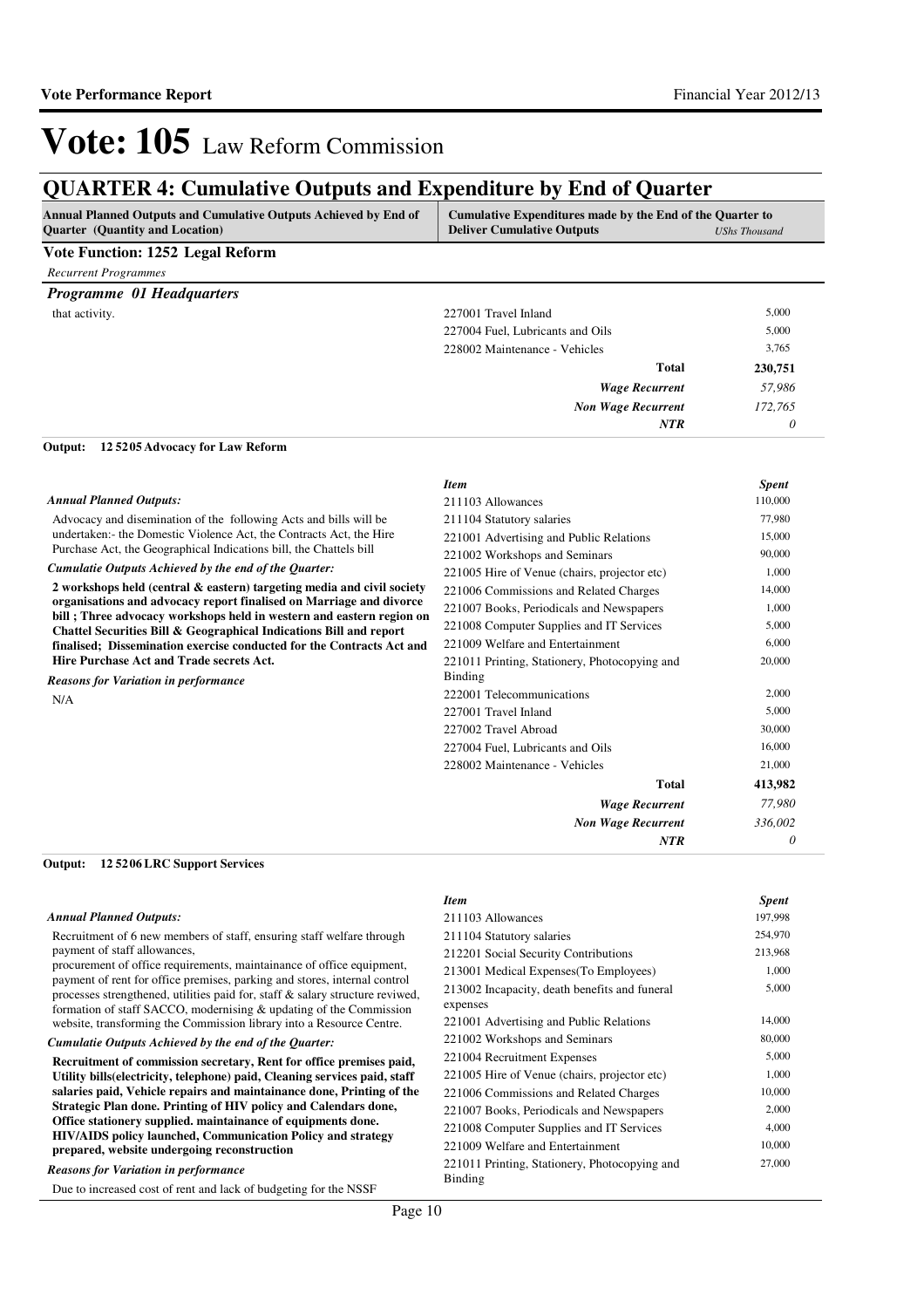### **QUARTER 4: Cumulative Outputs and Expenditure by End of Quarter**

| Annual Planned Outputs and Cumulative Outputs Achieved by End of<br>Quarter (Quantity and Location)                                    | Cumulative Expenditures made by the End of the Quarter to<br><b>Deliver Cumulative Outputs</b><br><b>UShs Thousand</b> |              |  |
|----------------------------------------------------------------------------------------------------------------------------------------|------------------------------------------------------------------------------------------------------------------------|--------------|--|
| <b>Vote Function: 1252 Legal Reform</b>                                                                                                |                                                                                                                        |              |  |
| <b>Recurrent Programmes</b>                                                                                                            |                                                                                                                        |              |  |
| Programme 01 Headquarters                                                                                                              |                                                                                                                        |              |  |
| contribution, there was a need for internal reallocation of resources which                                                            | 221012 Small Office Equipment                                                                                          | 2,000        |  |
| affected some planned activities.                                                                                                      | 222001 Telecommunications                                                                                              | 7,000        |  |
|                                                                                                                                        | 222002 Postage and Courier                                                                                             | 3,000        |  |
|                                                                                                                                        | 223003 Rent - Produced Assets to private entities                                                                      | 539,391      |  |
|                                                                                                                                        | 223005 Electricity                                                                                                     | 8,000        |  |
|                                                                                                                                        | 224002 General Supply of Goods and Services                                                                            | 4,552        |  |
|                                                                                                                                        | 227001 Travel Inland                                                                                                   | 16,000       |  |
|                                                                                                                                        | 227002 Travel Abroad                                                                                                   | 3,000        |  |
|                                                                                                                                        | 227004 Fuel, Lubricants and Oils                                                                                       | 20,000       |  |
|                                                                                                                                        | 228001 Maintenance - Civil                                                                                             | 3,000        |  |
|                                                                                                                                        | 228002 Maintenance - Vehicles                                                                                          | 35,000       |  |
|                                                                                                                                        | 228003 Maintenance Machinery, Equipment and                                                                            | 3,000        |  |
|                                                                                                                                        | Furniture                                                                                                              |              |  |
|                                                                                                                                        | <b>Total</b>                                                                                                           | 1,469,878    |  |
|                                                                                                                                        | <b>Wage Recurrent</b>                                                                                                  | 254,970      |  |
|                                                                                                                                        | <b>Non Wage Recurrent</b>                                                                                              | 1,214,908    |  |
|                                                                                                                                        | NTR                                                                                                                    | 0            |  |
| <b>Development Projects</b>                                                                                                            |                                                                                                                        |              |  |
| <b>Project 0356 Law Reform Commision</b>                                                                                               |                                                                                                                        |              |  |
| Capital Purchases                                                                                                                      |                                                                                                                        |              |  |
| Output: 125271 Acquisition of Land by Government                                                                                       |                                                                                                                        |              |  |
|                                                                                                                                        |                                                                                                                        |              |  |
| <b>Annual Planned Outputs:</b>                                                                                                         |                                                                                                                        |              |  |
| Cumulatie Outputs Achieved by the end of the Quarter:<br>N/A                                                                           |                                                                                                                        |              |  |
| <b>Reasons for Variation in performance</b>                                                                                            |                                                                                                                        |              |  |
| N/A                                                                                                                                    |                                                                                                                        |              |  |
|                                                                                                                                        |                                                                                                                        |              |  |
|                                                                                                                                        | <b>Total</b>                                                                                                           | $\bf{0}$     |  |
|                                                                                                                                        | <b>GoU</b> Development                                                                                                 | 0            |  |
|                                                                                                                                        | <b>External Financing</b>                                                                                              | 0            |  |
|                                                                                                                                        | <b>NTR</b>                                                                                                             | 0            |  |
| 125275 Purchase of Motor Vehicles and Other Transport Equipment<br>Output:                                                             |                                                                                                                        |              |  |
|                                                                                                                                        |                                                                                                                        |              |  |
|                                                                                                                                        | <b>Item</b>                                                                                                            | <b>Spent</b> |  |
|                                                                                                                                        | 231004 Transport Equipment                                                                                             | 21,549       |  |
| 1 vehicle aquired                                                                                                                      |                                                                                                                        |              |  |
|                                                                                                                                        |                                                                                                                        |              |  |
| N/A                                                                                                                                    |                                                                                                                        |              |  |
| <b>Annual Planned Outputs:</b><br>Cumulatie Outputs Achieved by the end of the Quarter:<br><b>Reasons for Variation in performance</b> |                                                                                                                        |              |  |

| 21,549 | <b>Total</b>              |
|--------|---------------------------|
| 21,549 | <b>GoU</b> Development    |
| υ      | <b>External Financing</b> |
|        | <b>NTR</b>                |
|        |                           |

**Output: 12 5276 Purchase of Office and ICT Equipment, including Software**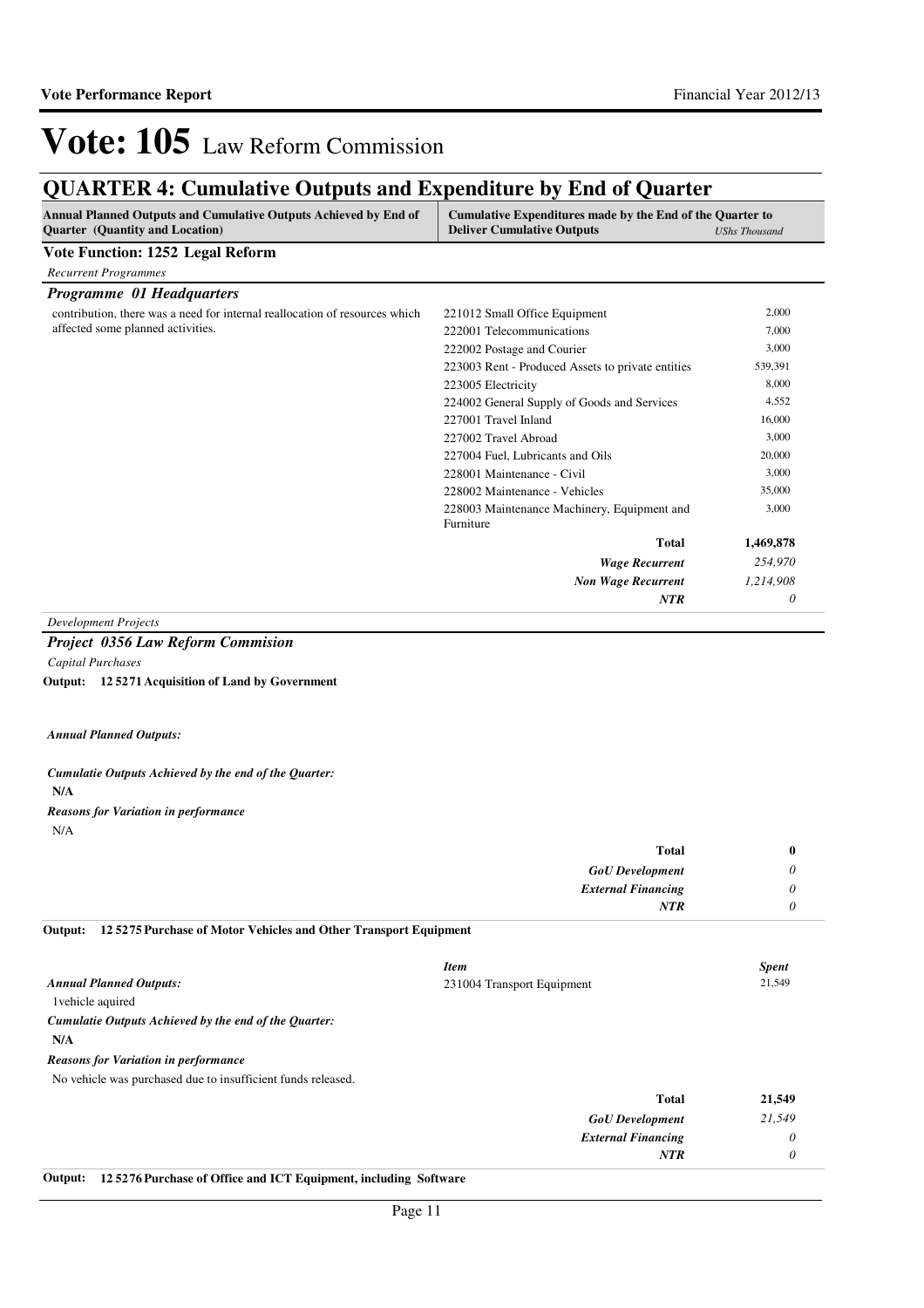### **QUARTER 4: Cumulative Outputs and Expenditure by End of Quarter**

| <b>Annual Planned Outputs and Cumulative Outputs Achieved by End of</b><br><b>Ouarter</b> (Quantity and Location)                                                              | Cumulative Expenditures made by the End of the Quarter to<br><b>Deliver Cumulative Outputs</b> | <b>UShs Thousand</b> |
|--------------------------------------------------------------------------------------------------------------------------------------------------------------------------------|------------------------------------------------------------------------------------------------|----------------------|
| <b>Vote Function: 1252 Legal Reform</b>                                                                                                                                        |                                                                                                |                      |
| <b>Development Projects</b>                                                                                                                                                    |                                                                                                |                      |
| <b>Project 0356 Law Reform Commision</b>                                                                                                                                       |                                                                                                |                      |
|                                                                                                                                                                                | <b>Item</b>                                                                                    | <b>Spent</b>         |
| <b>Annual Planned Outputs:</b>                                                                                                                                                 | 231005 Machinery and Equipment                                                                 | 59,220               |
| Purchase of 2 heavy duty photocopiers                                                                                                                                          |                                                                                                |                      |
| Cumulatie Outputs Achieved by the end of the Quarter:                                                                                                                          |                                                                                                |                      |
| 2 heavy duty photocopier, AC unit, 4 Desktop computers, 4 UPS(650VA)<br>1 Printer, TV set procured and installed.                                                              |                                                                                                |                      |
| <b>Reasons for Variation in performance</b>                                                                                                                                    |                                                                                                |                      |
| Due to insufficient release of funds for the procurement of the vehicle, the<br>little funds were used to purchase other capital items which the<br>Commission was in need of. |                                                                                                |                      |
|                                                                                                                                                                                | <b>Total</b>                                                                                   | 59,220               |
|                                                                                                                                                                                | <b>GoU</b> Development                                                                         | 59,220               |
|                                                                                                                                                                                | <b>External Financing</b>                                                                      | 0                    |
|                                                                                                                                                                                | <b>NTR</b>                                                                                     | 0                    |
|                                                                                                                                                                                | <b>GRAND TOTAL</b>                                                                             | 4,888,538            |
|                                                                                                                                                                                | <b>Wage Recurrent</b>                                                                          | 2,171,316            |
|                                                                                                                                                                                | <b>Non Wage Recurrent</b>                                                                      | 2,636,452            |
|                                                                                                                                                                                | <b>GoU</b> Development                                                                         | 80,769               |
|                                                                                                                                                                                | <b>External Financing</b>                                                                      | 0                    |
|                                                                                                                                                                                | NTR                                                                                            | 0                    |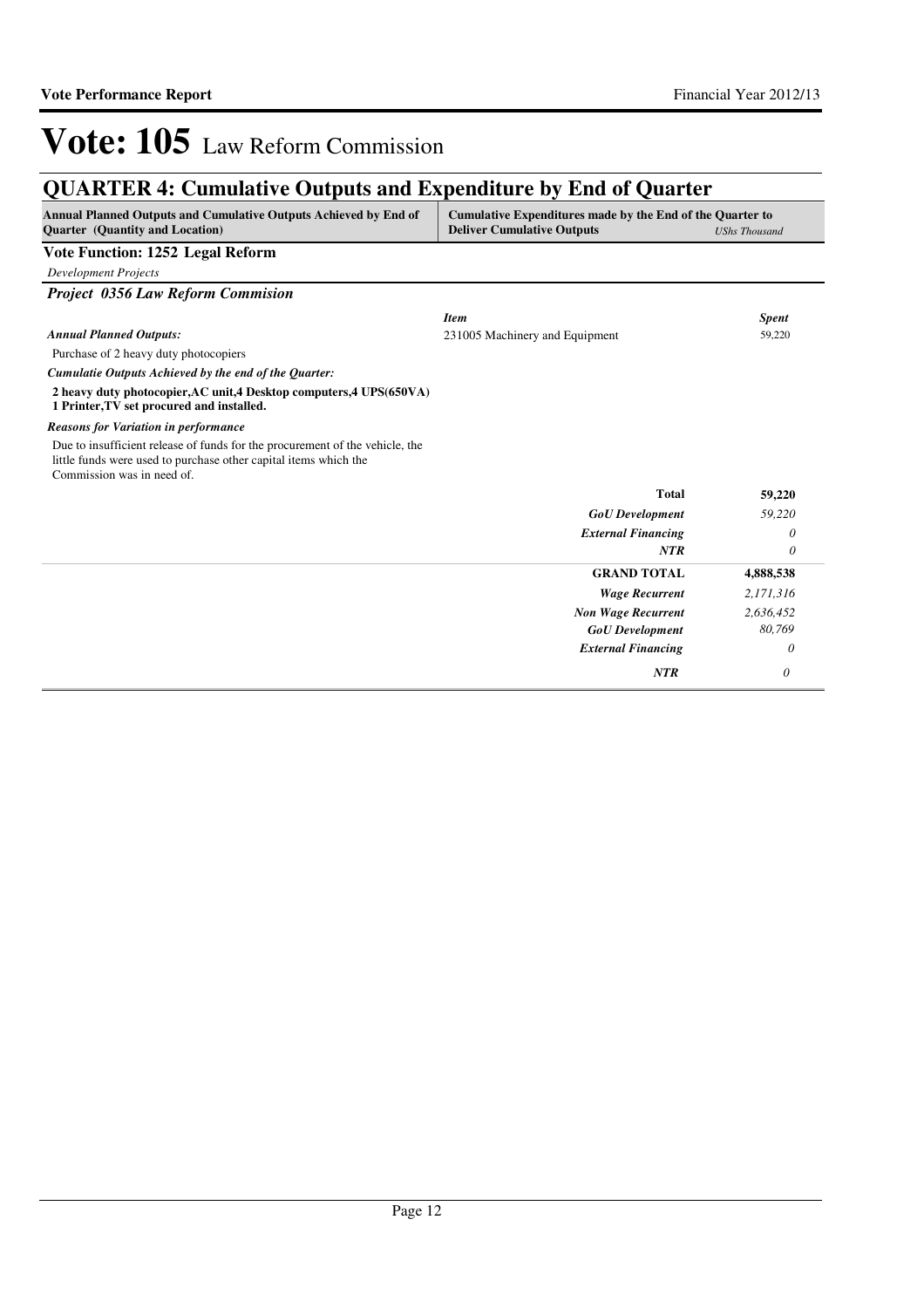*0*

*0*

# Vote: 105 Law Reform Commission

### **QUARTER 4: Outputs and Expenditure in Quarter**

| <b>Planned and Actual Outputs in Quarter</b>                              | <b>Expenditures incurred in the Quarter to deliver outputs</b> |                      |
|---------------------------------------------------------------------------|----------------------------------------------------------------|----------------------|
| (Quantity and Location)                                                   |                                                                | <b>UShs Thousand</b> |
| Vote Function: 1252 Legal Reform                                          |                                                                |                      |
| <b>Recurrent Programmes</b>                                               |                                                                |                      |
| <b>Programme 01 Headquarters</b>                                          |                                                                |                      |
| <b>Outputs Provided</b>                                                   |                                                                |                      |
| Output: 125201 Reform and simplification of laws                          |                                                                |                      |
|                                                                           | <b>Item</b>                                                    | <b>Spent</b>         |
| <b>Outputs Planned in Ouarter:</b>                                        | 211103 Allowances                                              |                      |
| Preparation of study reports and draft bills on amendment of the Trial on | 211104 Statutory salaries                                      | 425,747              |
| Indictments Act, the Magistrates Court Act, the Uganda Law Reform Act     | 221001 Advertising and Public Relations                        | 1,656                |

#### **Preparation of report on Civil Proceedure laws commenced;report writing of legislation to govern forensic investigationsongoing; report writing for Registration of Titles Act finalised.task force meetings**  *Actual Outputs Achieved in Quarter:*

and development of the Commission communication policy & strategy

**and field consultations for Reform of Employment Act held.**

#### *Reasons for Variation in performance*

Laws to regulate the construction industry was not under taken due to lack of funding.

| 211103 Allowances                             | $\Omega$ |
|-----------------------------------------------|----------|
| 211104 Statutory salaries                     | 425,747  |
| 221001 Advertising and Public Relations       | 1,656    |
| 221002 Workshops and Seminars                 | $\Omega$ |
| 221006 Commissions and Related Charges        | $\Omega$ |
| 221007 Books, Periodicals and Newspapers      | $\Omega$ |
| 221008 Computer Supplies and IT Services      | 962      |
| 221009 Welfare and Entertainment              | 1,646    |
| 221011 Printing, Stationery, Photocopying and | 32,603   |
| Binding                                       |          |
| 222001 Telecommunications                     | 1,210    |
| 227001 Travel Inland                          | 4,485    |
| 227002 Travel Abroad                          | $\Omega$ |
| 227004 Fuel, Lubricants and Oils              | 18,719   |
| 228002 Maintenance - Vehicles                 | 4,252    |
| 228004 Maintenance Other                      | 3,000    |
| <b>Total</b>                                  | 494,281  |
| Wage Recurrent                                | 425,747  |
| <b>Non Wage Recurrent</b>                     | 68,534   |

*NTR*

#### **12 5202 Revision of laws Output:**

#### *Outputs Planned in Quarter:*

Distribution of various Commission publications and sensitisation of the public on the law making process in the Uganda.

#### *Actual Outputs Achieved in Quarter:*

**draft revised edition of principal Laws vol.1,2,3,4,5 and 9 prepared;proof reading of volumes 1,2,3,4,5,6,9 and 10 completed.**

#### *Reasons for Variation in performance*

Apart from the major revision of Principal laws of Uganda which was a 3 year project,the rest of the revision exercise was done as planned.As earlier planned, the major revision was planned to end in the FY 2012/2013 and indeed it has been finalised.The pending work is proof reading of the revised volumes, typsetting and printing.

| <b>Item</b>                                   | <b>Spent</b> |
|-----------------------------------------------|--------------|
| 211103 Allowances                             | 18,335       |
| 211104 Statutory salaries                     | 28,380       |
| 221001 Advertising and Public Relations       | 18,743       |
| 221002 Workshops and Seminars                 | 18,073       |
| 221003 Staff Training                         | 7,052        |
| 221005 Hire of Venue (chairs, projector etc)  | 235          |
| 221006 Commissions and Related Charges        | 9,521        |
| 221007 Books, Periodicals and Newspapers      | 1,174        |
| 221008 Computer Supplies and IT Services      | 1,700        |
| 221009 Welfare and Entertainment              | 1,186        |
| 221011 Printing, Stationery, Photocopying and | 36,438       |
| <b>Binding</b>                                |              |
| 222001 Telecommunications                     | 470          |
| 224002 General Supply of Goods and Services   | 318          |
| 227001 Travel Inland                          | 1,410        |
| 227002 Travel Abroad                          | 3,526        |
| 227004 Fuel, Lubricants and Oils              | 877          |
| 228002 Maintenance - Vehicles                 | 7,508        |
| 228004 Maintenance Other                      | 3,000        |
| <b>Total</b>                                  | 157,945      |
| <b>Wage Recurrent</b>                         | 28,380       |
| <b>Non Wage Recurrent</b>                     | 129,565      |

*NTR*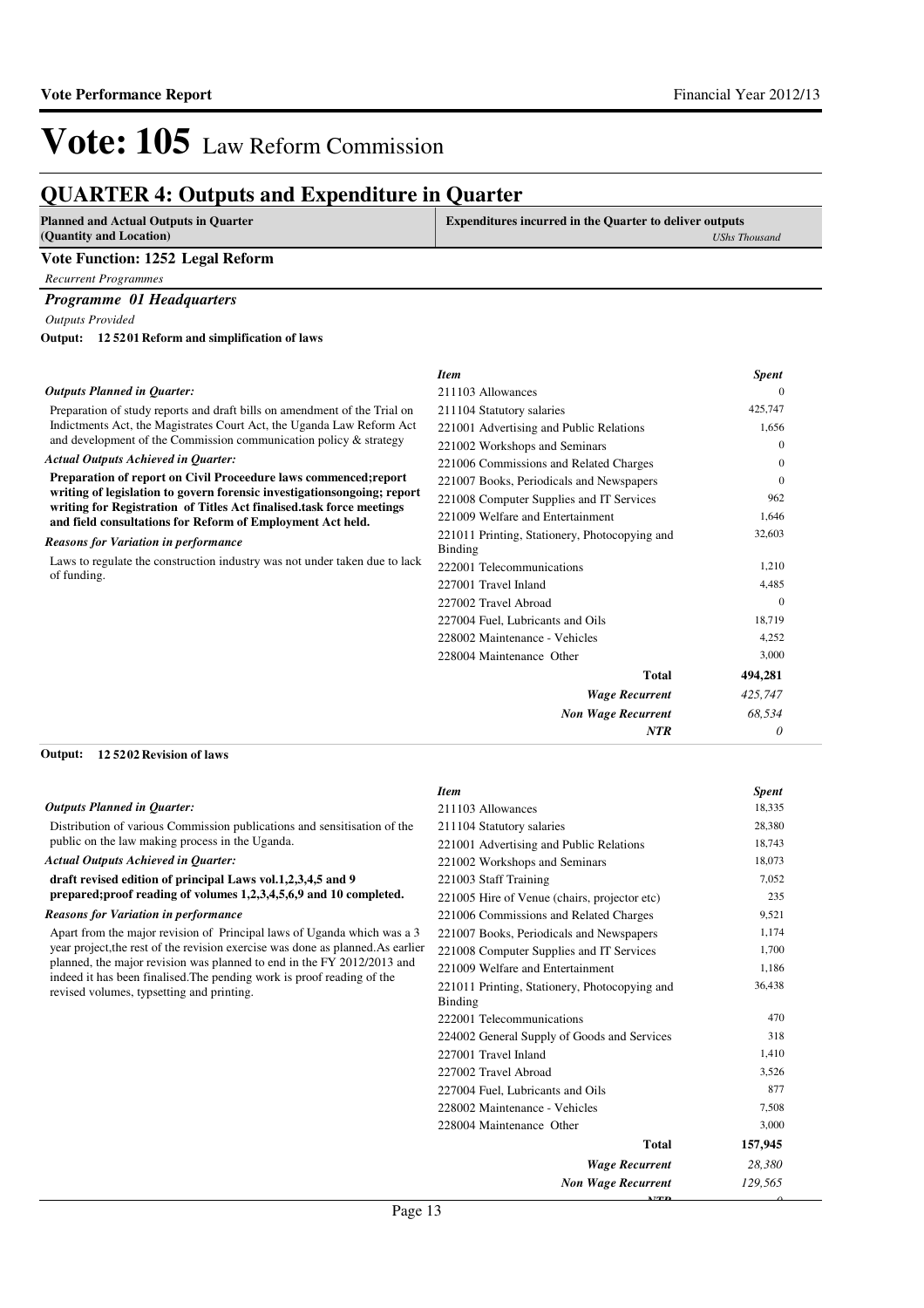### **QUARTER 4: Outputs and Expenditure in Quarter**

| <b>Planned and Actual Outputs in Quarter</b>                              | <b>Expenditures incurred in the Quarter to deliver outputs</b> |                      |
|---------------------------------------------------------------------------|----------------------------------------------------------------|----------------------|
| (Quantity and Location)                                                   |                                                                | <b>UShs Thousand</b> |
| Vote Function: 1252 Legal Reform                                          |                                                                |                      |
| <b>Recurrent Programmes</b>                                               |                                                                |                      |
| <b>Programme 01 Headquarters</b>                                          |                                                                |                      |
| 125203 Publication and translation of laws<br>Output:                     |                                                                |                      |
|                                                                           | <b>Item</b>                                                    | <b>Spent</b>         |
| <b>Outputs Planned in Quarter:</b>                                        | 211103 Allowances                                              | 10,825               |
| Publication of the following undertaken: translated version of the        | 211104 Statutory salaries                                      | 6,494                |
| constitution into Luganda, Index of the laws of Uganda as at 2011 and the | 221001 Advertising and Public Relations                        | $\Omega$             |
| revised Land Act and regulations.                                         | 221002 Workshops and Seminars                                  | 28,247               |
| <b>Actual Outputs Achieved in Quarter:</b>                                | 221006 Commissions and Related Charges                         | 11,108               |
| Translated the abridged version of the Constitution into Luganda;         | 221007 Books, Periodicals and Newspapers                       | 2,222                |
| <b>Reasons for Variation in performance</b>                               | 221008 Computer Supplies and IT Services                       | 1,507                |
| N/A                                                                       | 221009 Welfare and Entertainment                               | 726                  |
|                                                                           | 221011 Printing, Stationery, Photocopying and                  | 3,653                |
|                                                                           | Binding                                                        |                      |
|                                                                           | 222001 Telecommunications                                      | 235                  |
|                                                                           | 227001 Travel Inland                                           | 24                   |
|                                                                           | 227004 Fuel, Lubricants and Oils                               | 2,821                |

| 228002 Maintenance - Vehicles | 5,041    |
|-------------------------------|----------|
| 228004 Maintenance Other      | 3,000    |
| <b>Total</b>                  | 75,903   |
| <b>Wage Recurrent</b>         | 6,494    |
| <b>Non Wage Recurrent</b>     | 69,409   |
| <b>NTR</b>                    | $\theta$ |

#### **12 5204 Capacity building to revise and reform laws Output:**

|                                                                                             | Item                                                     | <b>Spent</b> |
|---------------------------------------------------------------------------------------------|----------------------------------------------------------|--------------|
| <b>Outputs Planned in Quarter:</b>                                                          | 211103 Allowances                                        | 7,777        |
| Staff trained - long term.                                                                  | 211104 Statutory salaries                                | 14,487       |
| <b>Actual Outputs Achieved in Quarter:</b>                                                  | 221001 Advertising and Public Relations                  | 1,852        |
| 4 members of staff were paid for long term course training                                  | 221003 Staff Training                                    | 19,748       |
| <b>Reasons for Variation in performance</b>                                                 | 221006 Commissions and Related Charges                   | 3,090        |
| Attaching of staff to sister laws reform commissions for hands on                           | 221008 Computer Supplies and IT Services                 | 528          |
| experience was not sustainable unless some special funding is secured for<br>that activity. | 221011 Printing, Stationery, Photocopying and<br>Binding | 13,870       |
|                                                                                             | 222001 Telecommunications                                | 235          |
|                                                                                             | 227001 Travel Inland                                     | 158          |
|                                                                                             | 227004 Fuel, Lubricants and Oils                         | 1,175        |
|                                                                                             | 228002 Maintenance - Vehicles                            | 565          |
|                                                                                             | <b>Total</b>                                             | 63,485       |
|                                                                                             | <b>Wage Recurrent</b>                                    | 14,487       |
|                                                                                             | <b>Non Wage Recurrent</b>                                | 48,999       |
|                                                                                             | <b>NTR</b>                                               | 0            |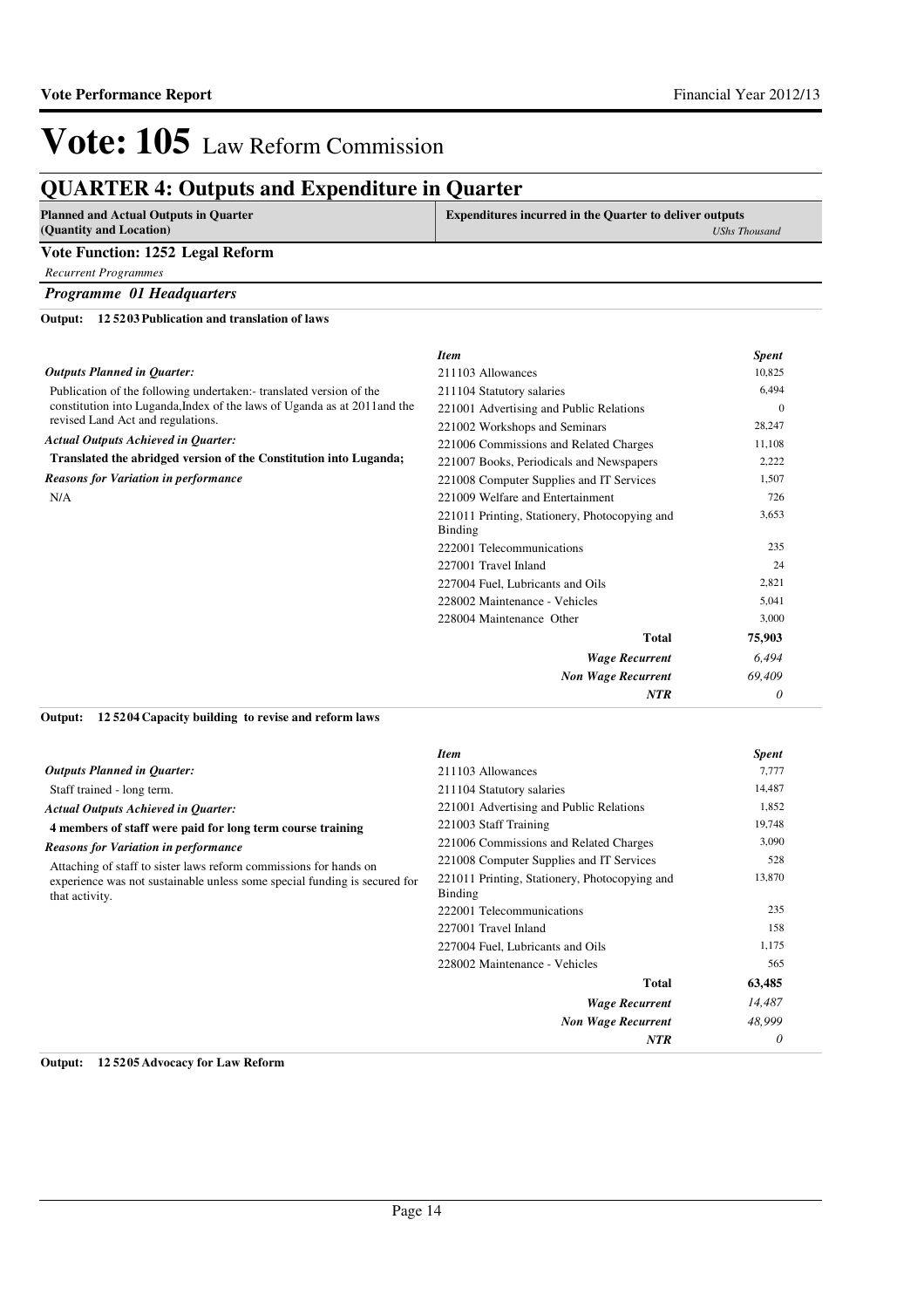### **QUARTER 4: Outputs and Expenditure in Quarter**

| <b>Planned and Actual Outputs in Quarter</b> | <b>Expenditures incurred in the Quarter to deliver outputs</b> |  |
|----------------------------------------------|----------------------------------------------------------------|--|
| (Quantity and Location)                      | <b>UShs Thousand</b>                                           |  |
| Vote Function: 1252 Legal Reform             |                                                                |  |
| Recurrent Programmes                         |                                                                |  |
| Programme 01 Headquarters                    |                                                                |  |
|                                              | <b>Item</b><br><b>Spent</b>                                    |  |
| <b>Outputs Planned in Quarter:</b>           | 5.387<br>211103 Allowances                                     |  |

Advocacy and dissemination of the following undertaken:- the Insol Act, the Partnership Act, the Computer Misuse Act and the Marriag Divorce Bill.

#### *Actual Outputs Achieved in Quarter:*

**2 workshops held (central & eastern) targeting media and civil** organisations and advocacy report finalised on Marriage and d bill; Dissemination exercise conducted for the Contracts Act and **Purchase Act and Trade secrets Act.**

#### *Reasons for Variation in performance*

N/A

|         | <b>Item</b>                                   | <b>Spent</b> |
|---------|-----------------------------------------------|--------------|
|         | 211103 Allowances                             | 5,387        |
| lvency  | 211104 Statutory salaries                     | 19,480       |
| te and  | 221001 Advertising and Public Relations       | 8,704        |
|         | 221002 Workshops and Seminars                 | 41,141       |
|         | 221005 Hire of Venue (chairs, projector etc)  | 500          |
| society | 221006 Commissions and Related Charges        | $\Omega$     |
| ivorce  | 221007 Books, Periodicals and Newspapers      | 750          |
| d Hire  | 221008 Computer Supplies and IT Services      | 1,803        |
|         | 221009 Welfare and Entertainment              | 92           |
|         | 221011 Printing, Stationery, Photocopying and | 8,231        |
|         | <b>Binding</b>                                |              |
|         | 222001 Telecommunications                     | 470          |
|         | 227001 Travel Inland                          | 3,750        |
|         | 227002 Travel Abroad                          | 6,600        |
|         | 227004 Fuel, Lubricants and Oils              | 3,761        |
|         | 228002 Maintenance - Vehicles                 | 11,506       |
|         | Total                                         | 112,175      |
|         | <b>Wage Recurrent</b>                         | 19,480       |
|         | <b>Non Wage Recurrent</b>                     | 92,695       |
|         | <b>NTR</b>                                    | 0            |
|         |                                               |              |

#### **12 5206 LRC Support Services Output:**

|  |  |  | <b>Outputs Planned in Quarter:</b> |
|--|--|--|------------------------------------|
|--|--|--|------------------------------------|

Recruitment of commission secretary, payment of utility bills, office rent, storage facilities, parking space. Launching of HIV/Aids policy, maintainance of equipments.

#### *Actual Outputs Achieved in Quarter:*

**Recruitment of commission secretary; payment of utility bills, office rent, storage facilities, parking space paid; maintainance of equipments done. HIV/AIDS policy launched, Communication Policy and strategy prepared, website undergoing reconstruction**

#### *Reasons for Variation in performance*

Due to increased cost of rent and lack of budgeting for the NSSF contribution, there was a need for internal reallocation of resources which affected some planned activities.

| <b>Item</b>                                       | <b>Spent</b> |
|---------------------------------------------------|--------------|
| 211103 Allowances                                 | 0            |
| 211104 Statutory salaries                         | 63,720       |
| 212201 Social Security Contributions              | 113,268      |
| 213001 Medical Expenses (To Employees)            | 196          |
| 213002 Incapacity, death benefits and funeral     | 977          |
| expenses                                          |              |
| 221001 Advertising and Public Relations           | $\Omega$     |
| 221002 Workshops and Seminars                     | 702          |
| 221004 Recruitment Expenses                       | $\Omega$     |
| 221005 Hire of Venue (chairs, projector etc)      | 1,000        |
| 221006 Commissions and Related Charges            | $\Omega$     |
| 221007 Books, Periodicals and Newspapers          | 1,154        |
| 221008 Computer Supplies and IT Services          | 781          |
| 221009 Welfare and Entertainment                  | 1,158        |
| 221011 Printing, Stationery, Photocopying and     | 6,805        |
| Binding                                           |              |
| 221012 Small Office Equipment                     | 436          |
| 222001 Telecommunications                         | $\Omega$     |
| 222002 Postage and Courier                        | 1,450        |
| 223003 Rent - Produced Assets to private entities | 134,825      |
| 223005 Electricity                                | $\Omega$     |
| 224002 General Supply of Goods and Services       | $\Omega$     |
| 227001 Travel Inland                              | 9,108        |
| 227002 Travel Abroad                              | 2,328        |
| 227004 Fuel, Lubricants and Oils                  | $\Omega$     |
| 228001 Maintenance - Civil                        | $\mathbf{0}$ |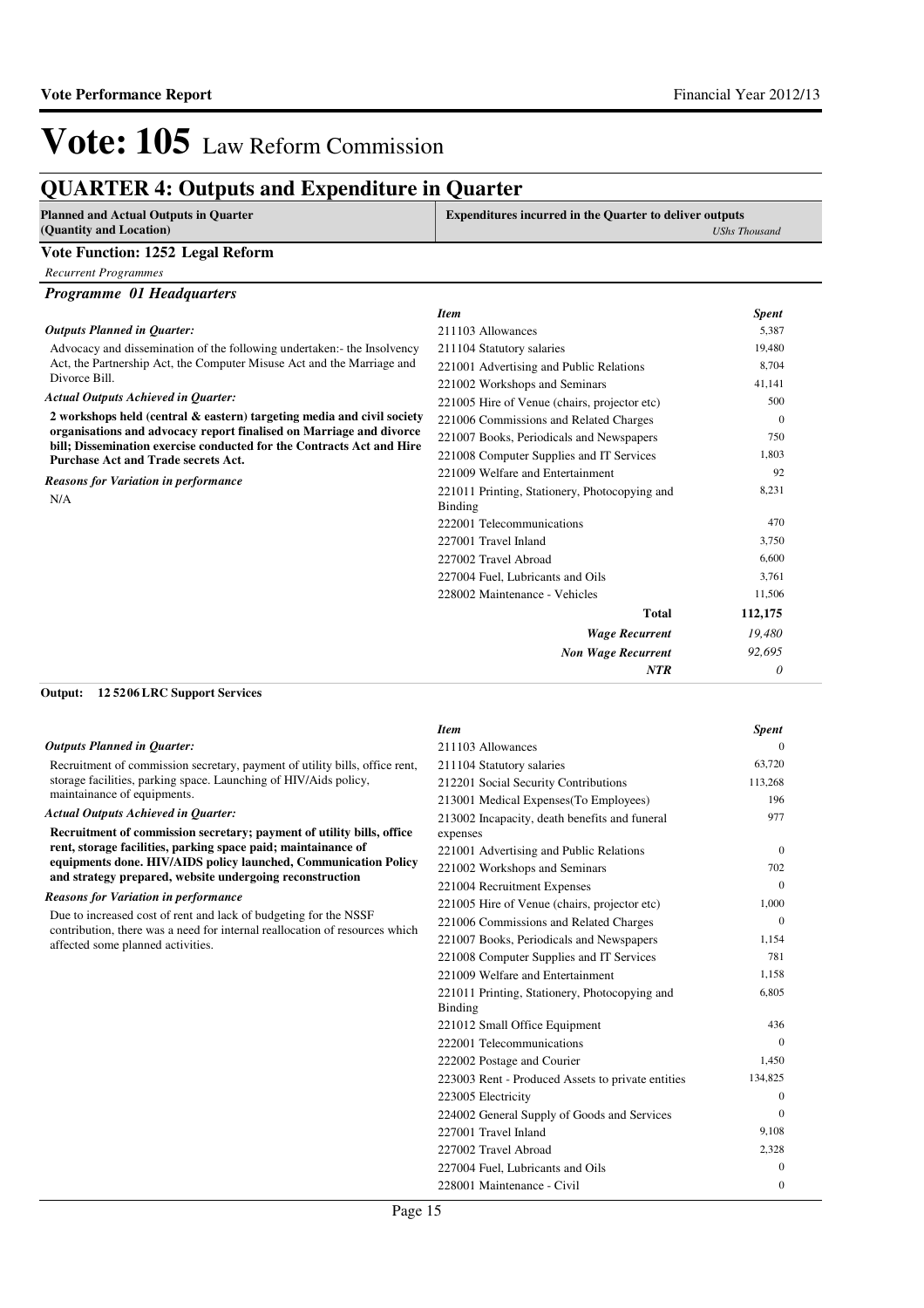### **QUARTER 4: Outputs and Expenditure in Quarter**

| $\frac{1}{2}$<br>                                                                                                                                |                                                                                        |                  |
|--------------------------------------------------------------------------------------------------------------------------------------------------|----------------------------------------------------------------------------------------|------------------|
| <b>Planned and Actual Outputs in Quarter</b><br>(Quantity and Location)                                                                          | <b>Expenditures incurred in the Quarter to deliver outputs</b><br><b>UShs Thousand</b> |                  |
| Vote Function: 1252 Legal Reform                                                                                                                 |                                                                                        |                  |
| <b>Recurrent Programmes</b>                                                                                                                      |                                                                                        |                  |
| Programme 01 Headquarters                                                                                                                        |                                                                                        |                  |
|                                                                                                                                                  | 228002 Maintenance - Vehicles                                                          | 26,081           |
|                                                                                                                                                  | 228003 Maintenance Machinery, Equipment and<br>Furniture                               | $\boldsymbol{0}$ |
|                                                                                                                                                  | <b>Total</b>                                                                           | 363,989          |
|                                                                                                                                                  | <b>Wage Recurrent</b>                                                                  | 63,720           |
|                                                                                                                                                  | <b>Non Wage Recurrent</b>                                                              | 300,269          |
| <b>Development Projects</b>                                                                                                                      | NTR                                                                                    | $\theta$         |
| <b>Project 0356 Law Reform Commision</b>                                                                                                         |                                                                                        |                  |
| Capital Purchases                                                                                                                                |                                                                                        |                  |
| Output: 125271 Acquisition of Land by Government                                                                                                 |                                                                                        |                  |
|                                                                                                                                                  |                                                                                        |                  |
| <b>Outputs Planned in Quarter:</b>                                                                                                               |                                                                                        |                  |
| N/A                                                                                                                                              |                                                                                        |                  |
| <b>Actual Outputs Achieved in Quarter:</b>                                                                                                       |                                                                                        |                  |
| N/A                                                                                                                                              |                                                                                        |                  |
| <b>Reasons for Variation in performance</b>                                                                                                      |                                                                                        |                  |
| N/A                                                                                                                                              |                                                                                        |                  |
|                                                                                                                                                  | <b>Total</b>                                                                           | $\bf{0}$         |
|                                                                                                                                                  | <b>GoU</b> Development                                                                 | 0                |
|                                                                                                                                                  | <b>External Financing</b>                                                              | 0                |
|                                                                                                                                                  | NTR                                                                                    | $\theta$         |
| 125275 Purchase of Motor Vehicles and Other Transport Equipment<br>Output:                                                                       |                                                                                        |                  |
|                                                                                                                                                  | <b>Item</b>                                                                            | <b>Spent</b>     |
| <b>Outputs Planned in Quarter:</b>                                                                                                               | 231004 Transport Equipment                                                             | 21,549           |
| 1 vehicle purchased                                                                                                                              |                                                                                        |                  |
| <b>Actual Outputs Achieved in Quarter:</b>                                                                                                       |                                                                                        |                  |
| No vehicle purchased                                                                                                                             |                                                                                        |                  |
| <b>Reasons for Variation in performance</b>                                                                                                      |                                                                                        |                  |
| No vehicle was purchased due to insufficient funds released.                                                                                     |                                                                                        |                  |
|                                                                                                                                                  | Total                                                                                  | 21,549           |
|                                                                                                                                                  | <b>GoU</b> Development                                                                 | 21,549           |
|                                                                                                                                                  | <b>External Financing</b>                                                              | 0                |
|                                                                                                                                                  | NTR                                                                                    | $\theta$         |
| 125276 Purchase of Office and ICT Equipment, including Software<br>Output:                                                                       |                                                                                        |                  |
|                                                                                                                                                  | <b>Item</b>                                                                            | <b>Spent</b>     |
| <b>Outputs Planned in Quarter:</b>                                                                                                               | 231005 Machinery and Equipment                                                         | 59,220           |
| Purchase of 1 heavy duty photopier.                                                                                                              |                                                                                        |                  |
| <b>Actual Outputs Achieved in Quarter:</b>                                                                                                       |                                                                                        |                  |
| 1 heavy duty photocopier, AC unit, 4 Desktop computers, 4<br>UPS(650VA) 1 Printer, TV set procured and installed.                                |                                                                                        |                  |
| <b>Reasons for Variation in performance</b>                                                                                                      |                                                                                        |                  |
| Due to insufficient release of funds for the procurement of the vehicle, the<br>little funds were used to purchase other capital items which the |                                                                                        |                  |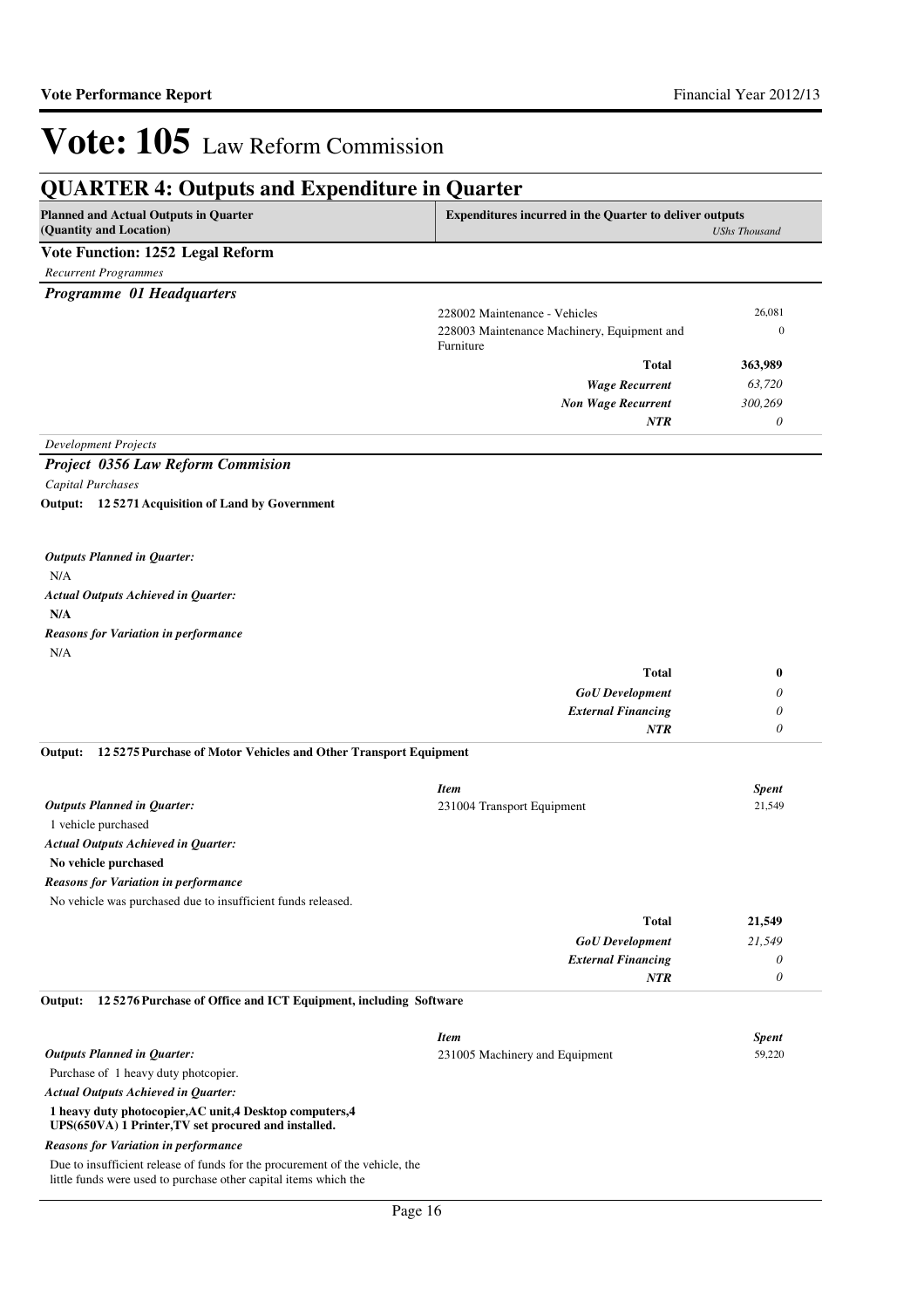### **QUARTER 4: Outputs and Expenditure in Quarter**

| <b>Planned and Actual Outputs in Quarter</b><br>(Quantity and Location) | <b>Expenditures incurred in the Quarter to deliver outputs</b><br>UShs Thousand |  |
|-------------------------------------------------------------------------|---------------------------------------------------------------------------------|--|
| Vote Function: 1252 Legal Reform                                        |                                                                                 |  |
| Development Projects                                                    |                                                                                 |  |

*Project 0356 Law Reform Commision*

Commission was in need of.

| <b>Total</b>              | 59,220    |
|---------------------------|-----------|
| <b>GoU</b> Development    | 59,220    |
| <b>External Financing</b> | $\theta$  |
| <b>NTR</b>                | 0         |
| <b>GRAND TOTAL</b>        | 1,348,548 |
| <b>Wage Recurrent</b>     | 558,308   |
| <b>Non Wage Recurrent</b> | 709,471   |
| <b>GoU</b> Development    | 80,769    |
| <b>External Financing</b> | $\theta$  |
| NTR                       | $\theta$  |